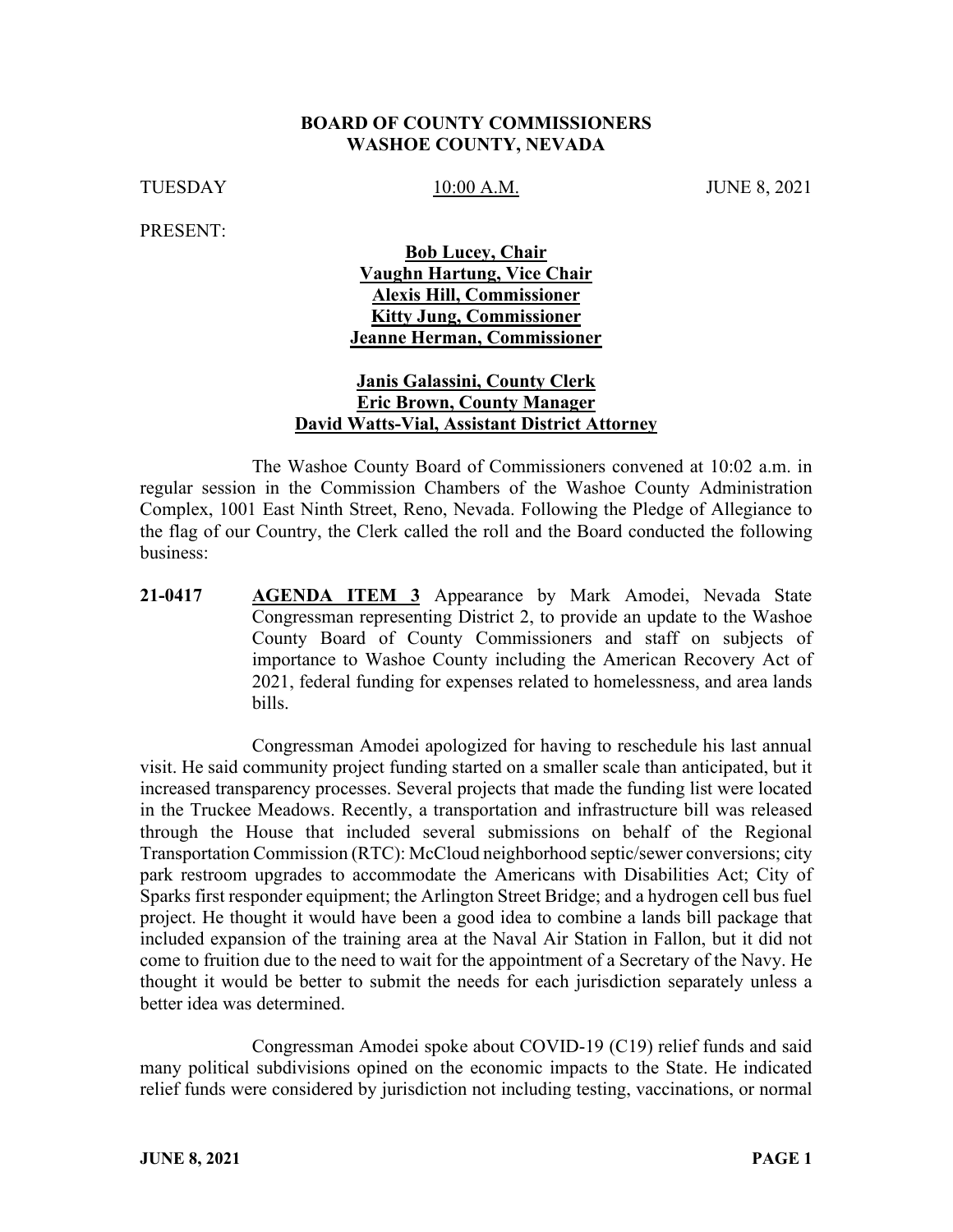operational items; many jurisdictions received more relief assistance than actual losses, and that issue could be addressed when discussing resource needs. He spoke about the relief packages individuals received for unemployment benefits and asserted employers were struggling to hire staff to accommodate increases in business since C19 restrictions had been lifted. He mentioned the need to get back to business as usual so people could work and be able to afford the essentials.

Commissioner Jung thanked Congressman Amodei for his presence and update. She offered him assistance with feedback, lobbying, or any other support the Board could provide, saying this Board attempted to keep partisan politics out of policy making. She asked the Congressman about the escalation of housing and rental prices, asserting it was not a Nevada-specific issues. She wondered how to move forward as a community and a country to ensure housing prices were achievable for younger people when wages were not comparative. She noted there was little that local citizens could do about the housing prices, especially at a national level, but she thought his experience could help.

Congressman Amodei spoke about the responsibly of handling growth and resources in the community. He said people could sell their homes west of the Truckee Meadows and purchase a home locally for less money. He noted home costs had increased in the past, but nothing like what was currently happening. He asserted local wages were not always enough to purchase a home in the area, citing a 1,000 square foot, threebedroom home in Carson City that needed a significant amount of work but sold for \$350,000. He stated citizens had no control over construction material prices, but there was a little room to control land prices because 85 percent of the state was owned by the federal government. If it was the will of the Washoe County Board of County Commissioners, he remarked, lands bill opportunities existed to acquire land so it could be managed for public purposes. He was unsure of the right fix, whether it was multi-family rentals and singlefamily ownership, but water, sewer, and traffic situations needed to be considered. He asserted the State was sensitive to community issues and was trying to help with resources to maximize infrastructure.

Commissioner Hill thanked Congressman Amodei for coming to speak to the Board and appreciated him advocating for the region. She pointed out he did not mention the \$1.8 million allocated for the second phase of an eight-mile portion of State Route 28 for the Tahoe Transportation District. She stated this was huge to her district as the connectivity of trails and public transportation in Incline Village and Crystal Bay was desperately needed, and she appreciated his help with this project. Congressman Amodei said that project was on his Tahoe Regional Planning Agency list and not his Washoe County list, and he inadvertently missed mentioning it. He asserted it was important to the region and residents.

Commissioner Hill stated the lands bill was moving forward and the Congressman would see movement in the next few months. She expressed excitement about bringing the region together and hoped one package from the three regional agencies could be presented to the Congressman instead of separately from each. Congressman Amodei surmised the Board would want to have jurisdiction over planning and zoning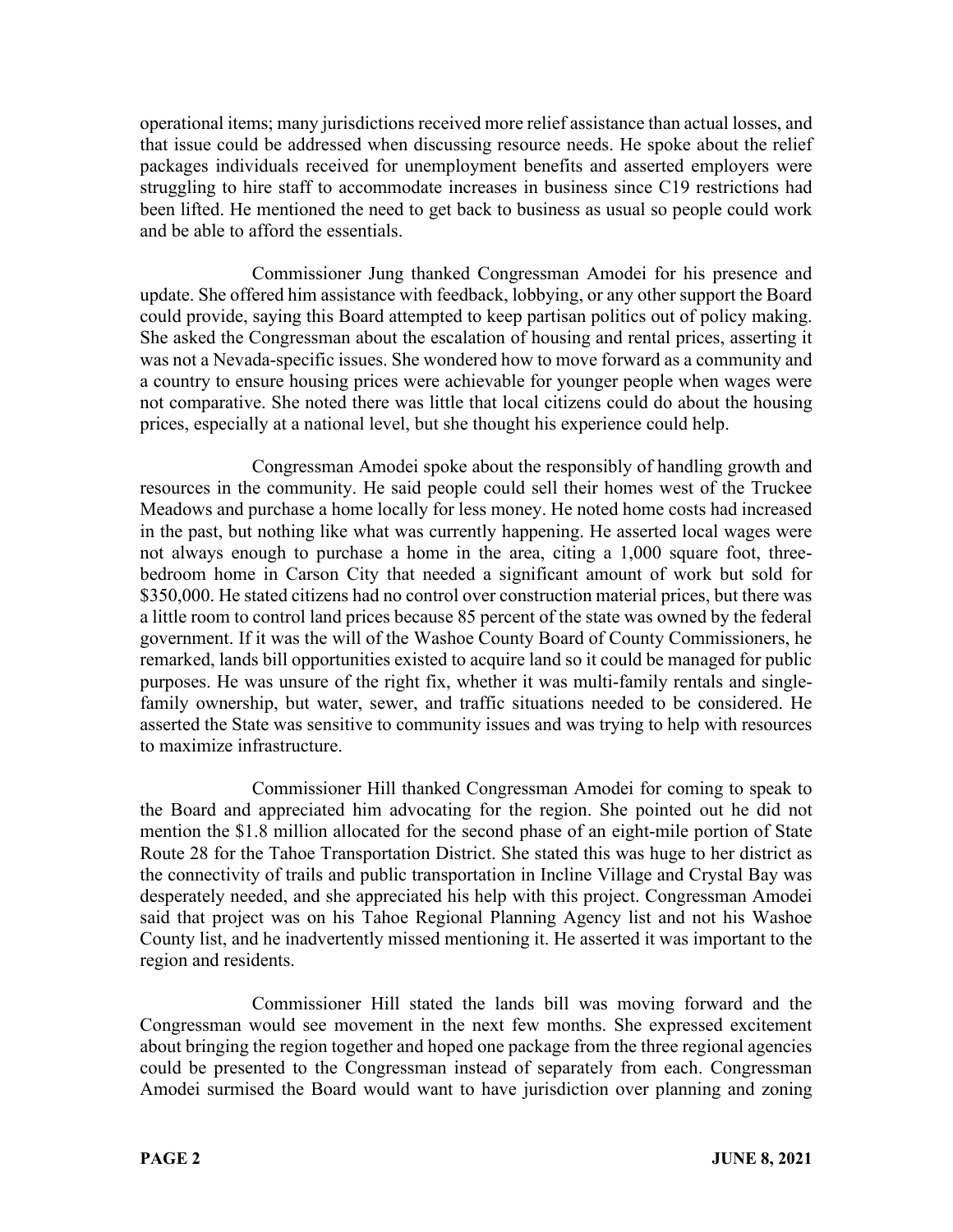within the entire county. He urged the Board to continue with the lands bill to be presented before the end of the current session.

Commissioner Hill noted American Rescue Plan (ARP) funding was so important to the Washoe County Human Services Agency, especially since Washoe County was expected to take over homelessness services in the region. She asserted the County would demonstrate their efforts by getting people back to work and providing them the economic freedom they needed. She mentioned the need for federal support for mental health issues.

Congressman Amodei commended the lobbying team for their excellence and professionalism.

Vice Chair Hartung spoke about the need for funds to support transportation and infrastructure in the region, mentioning the growth in Sparks. He urged the Congressman to drive down Pyramid Highway to understand the ineffectiveness of the infrastructure. He asserted the highway moved huge volumes of traffic to and from Spanish Springs daily, but the north portion of the highway was still only two lanes. He stated the need for signalization was imperative but would not solve the traffic issues. He wanted to have a discussion with the Congressman about possible opportunities to improve infrastructure and transportation.

Congressman Amodei stated the primary contact for Washoe County was through the RTC. He mentioned the project was greatly needed but any project with that high a cost would need to be brought to the Nevada Department of Transportation (NDOT) for consideration.

If the same situation occurred in Clark County, Vice Chair Hartung opined, it would have been fixed 10 years ago. Congressman Amodei agreed and noted he would go through NDOT if he needed to find \$100 million for Pyramid Highway.

Vice Chair Hartung spoke about the need for upgraded wastewater infrastructure. He explained the issue was not just the capacity of sewer plants or upgrading the plants to allow for a higher standard of treating water, but rather most jurisdictions were plagued with a significantly aged infrastructure that would fail at some point. He indicated infrastructure packages did not include wastewater even though it was a pivotal factor, and all other solutions were workarounds. He thought federal funds could help Dr. Krishna Pagilla of the Water Innovation Institute to assist northern Nevada in becoming the leader of the world with research for wastewater management at the highest standard.

Congressman Amodei stated successes through the Corps of Engineers had occurred within the Tahoe Basin, and additional money had been approved for the area in which Dr. Pagilla was working. The Congressman spoke about doing a better job when responsible for a project. He indicated there would be discussions over the next 18 months about whether infrastructure would fall under the category of projects or programs. He thought there was enough need for updated infrastructure to support an infrastructure bill,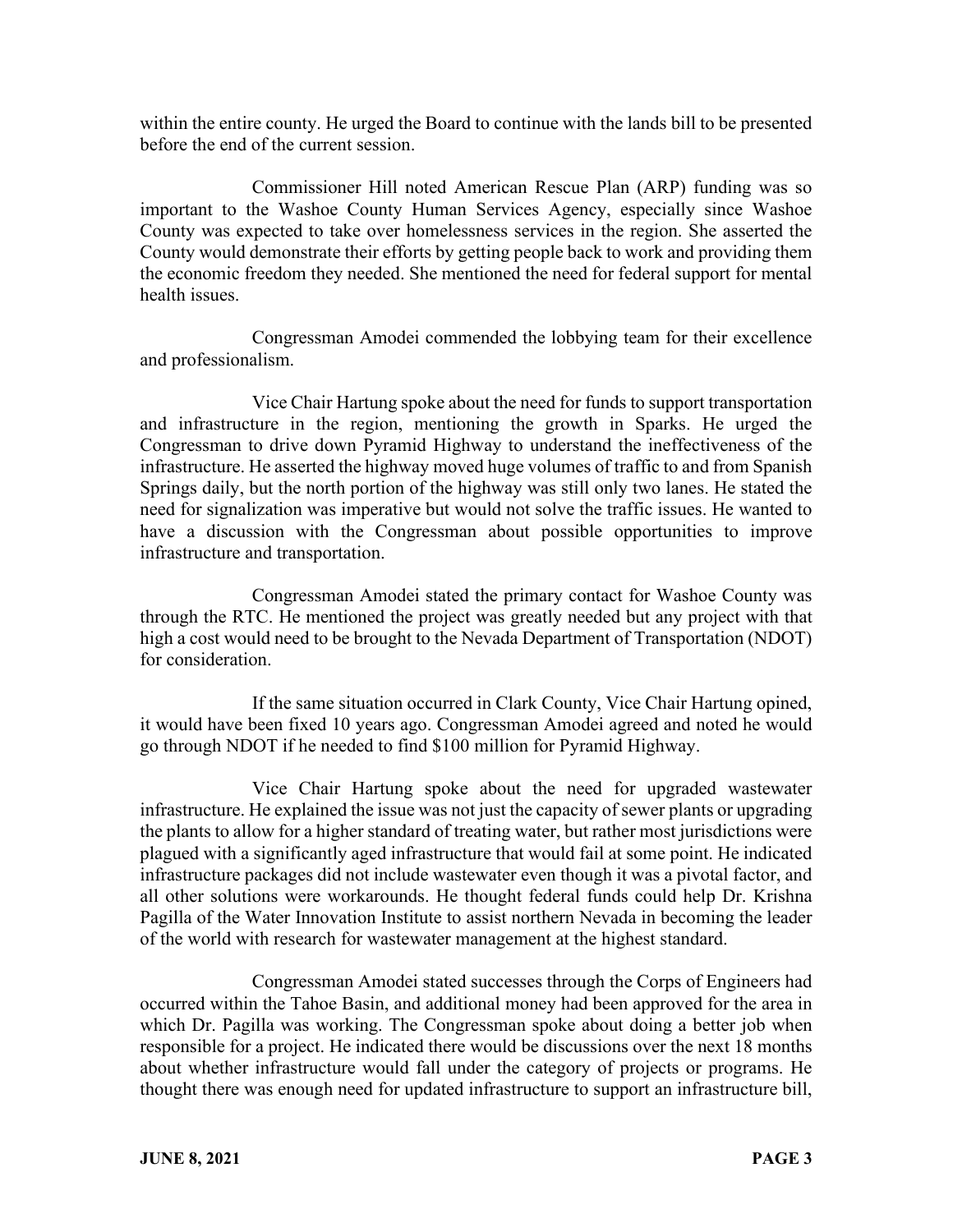but it would need to include specifics for wastewater management, otherwise those issues could still exist when funding was exhausted. He asserted he would have a solid understanding of priorities for Washoe County's wastewater, although it was difficult to argue about what would be included on a bill when there was no bill in the works to discuss.

Commissioner Herman thanked Congressman Amodei for the update and expressed gratitude for what he was able to accomplish for the County. The Congressman thanked the Board for its service and noted it was not an easy time to be in public service.

Chair Lucey thanked Congressman Amodei for coming, saying he wondered whether the \$22.6 billion in ARP funding allocated for sewage and wastewater would go through the Congressman's committee for appropriations. He indicated the final rules were sent out by the treasury and were set. He questioned the process for the money's distribution. Congressman Amodei replied it depended on the project; some would be allocated in the form of grants and some would go towards existing programs. He noted he could get those specifics to the Chairman.

Chair Lucey stated the community was in desperate need of broadband infrastructure, which was discovered during the pandemic. Broadband infrastructure was needed in rural areas, but there was a shortcoming in the urban area as well. He thought the future was headed toward more telecommuting, and more services could be performed remotely; broadband capacity and infrastructure could be a tipping point. He wondered whether Congressman Amodei saw broadband infrastructure as being part of the ARP funding that would come out of Congressman Peter DeFazio's committee. Congressman Amodei replied it would, though parts would come from regular programming and funding through the Senate Appropriations Subcommittee on Financial Services and General Government on which he sat; there would be three opportunities to ensure the proper things were funded. Rural broadband had gotten some attention and he would get information back to the Board. He noted they were working on some Federal Emergency Management Agency (FEMA) reimbursement issues for the region. Chair Lucey stated the FEMA reimbursements were for the Truckee Meadows Fire Protection District and Washoe County. He thanked the Congressman for his help with the FEMA assistance and said the County received prompt phone calls after the Congressman contacted them.

There was no public comment or action taken on this item.

**21-0418 AGENDA ITEM 4** Appearance by Eric Schmacker, President and CEO of SilverSummit Healthplan for a ceremonial presentation of a \$75,000 donation to the Community Foundation of Northern Nevada for the Washoe County Affordable Housing Trust Fund.

County Manager Eric Brown explained the County was taking the lead role in addressing homelessness and affordable housing issues in the region. He noted many people would not consider that a health plan company would be interested in regional issues, but SilverSummit Healthplan reached out to County staff after touring the Our Place and Nevada Cares campuses asking how they could help. He asserted future help would be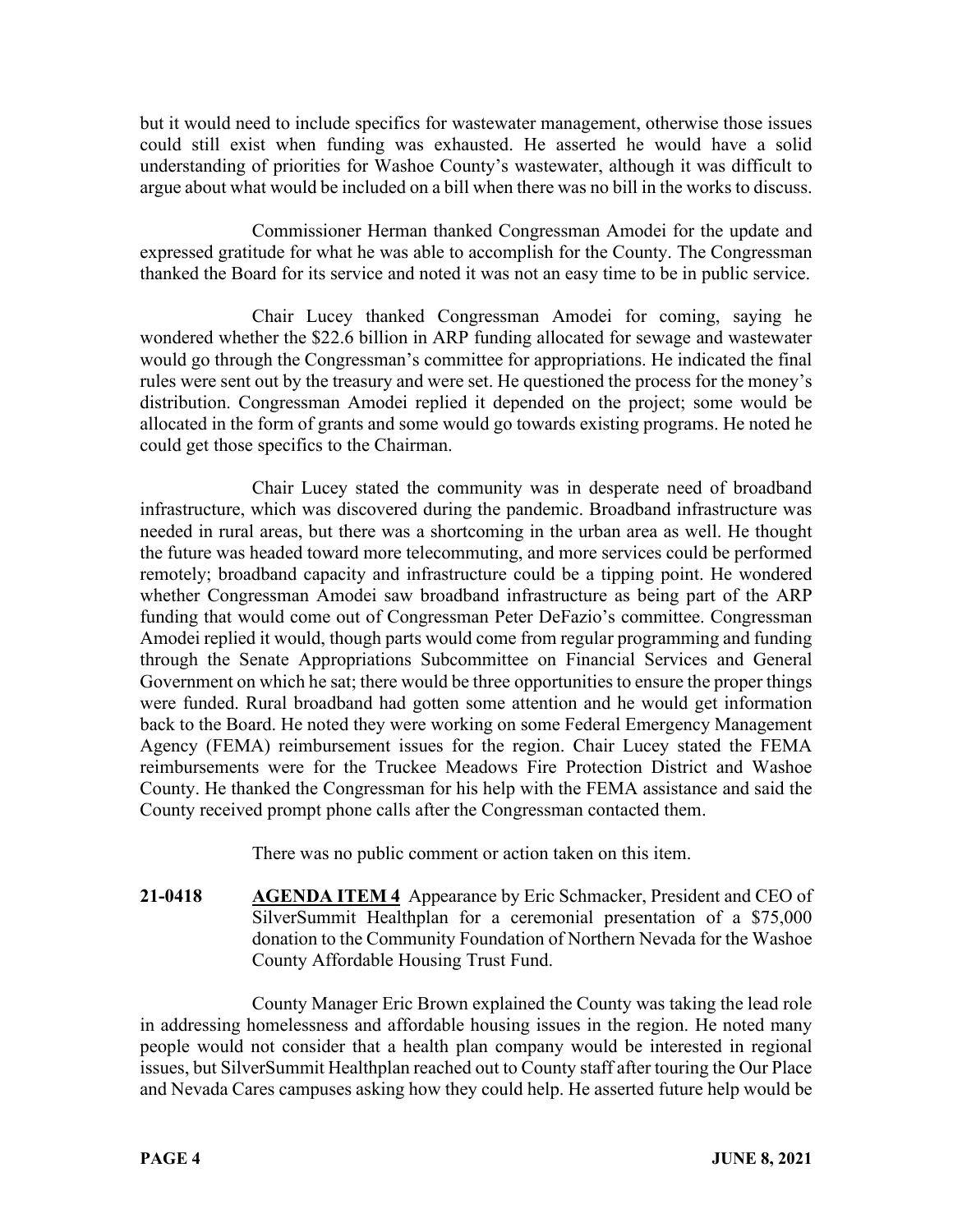needed from private investments and all sectors of the community. He acknowledged them for their contribution.

Chair Lucey thanked Mr. Schmacker for being at the meeting and said SilverSummit was one of most wonderful managed care organizations (MCOs) he ever talked to. He expressed appreciation for the inaugural donation for the Affordable Housing Trust Fund (AHTF), which had sat with very few funds in it for a long time.

Mr. Schmacker expressed honor to be present to provide this donation to the AHTF, the only one in Nevada. He applauded the Board of County Commissioners for establishing this fund and doing it in a manner that allowed private entities to donate. He stated they were one of the Medicaid/MCOs in the state, and he and his team had seen how housing was healthcare. Homelessness issues were exacerbated by COVID-19 (C19), individuals were sick, ill, or injured, and many with comorbidities or chronic conditions would not get better without housing. He was proud to provide the first AHTF donation; hopefully others would follow. He introduced Chris Askin, President and CEO of the Community Foundation of Northern Nevada.

Mr. Askin said this was an exciting day which they had spoken about for quite some time. He stated the Community Foundation launched a community land trust three years prior with the idea of helping through private and public partnerships to get more rooms built and more people housed in the community. He expressed excitement about this donation and stressed the importance of coming together around projects and providing direct strategic funding. He noted a landing page had been added to their website where people could see the funds as well as donate online.

Mr. Schmacker introduced Sara Fox, Vice President of Network and Provider Relations; Niki King, Vice President of Business Development; and Christine Hess, Executive Director of the Northern and Southern Nevada Housing Coalition.

Mr. Askin introduced Lyndsey Crossley, saying she had been with the Community Foundation of Northern Nevada for many years administering about half of all donor fund relationships; she would administer the AHTF.

Ms. Hess stated she was based in Washoe County and thanked the Board for its service to the community. She said there was an extreme shortage of affordable housing, and the trust fund began with the advocacy of Acting in Community Together in Organizing Northern Nevada and other Nevada Housing Coalition members. She acknowledged the leadership that established the regional trust fund, which was a huge opportunity for local solutions, and praised SilverSummit for joining as a private partner. She expressed appreciation for the efforts and said the housing coalition was on board as the County worked to build a fund and provide education.

Mr. Schmacker presented the Board with a large ceremonial check.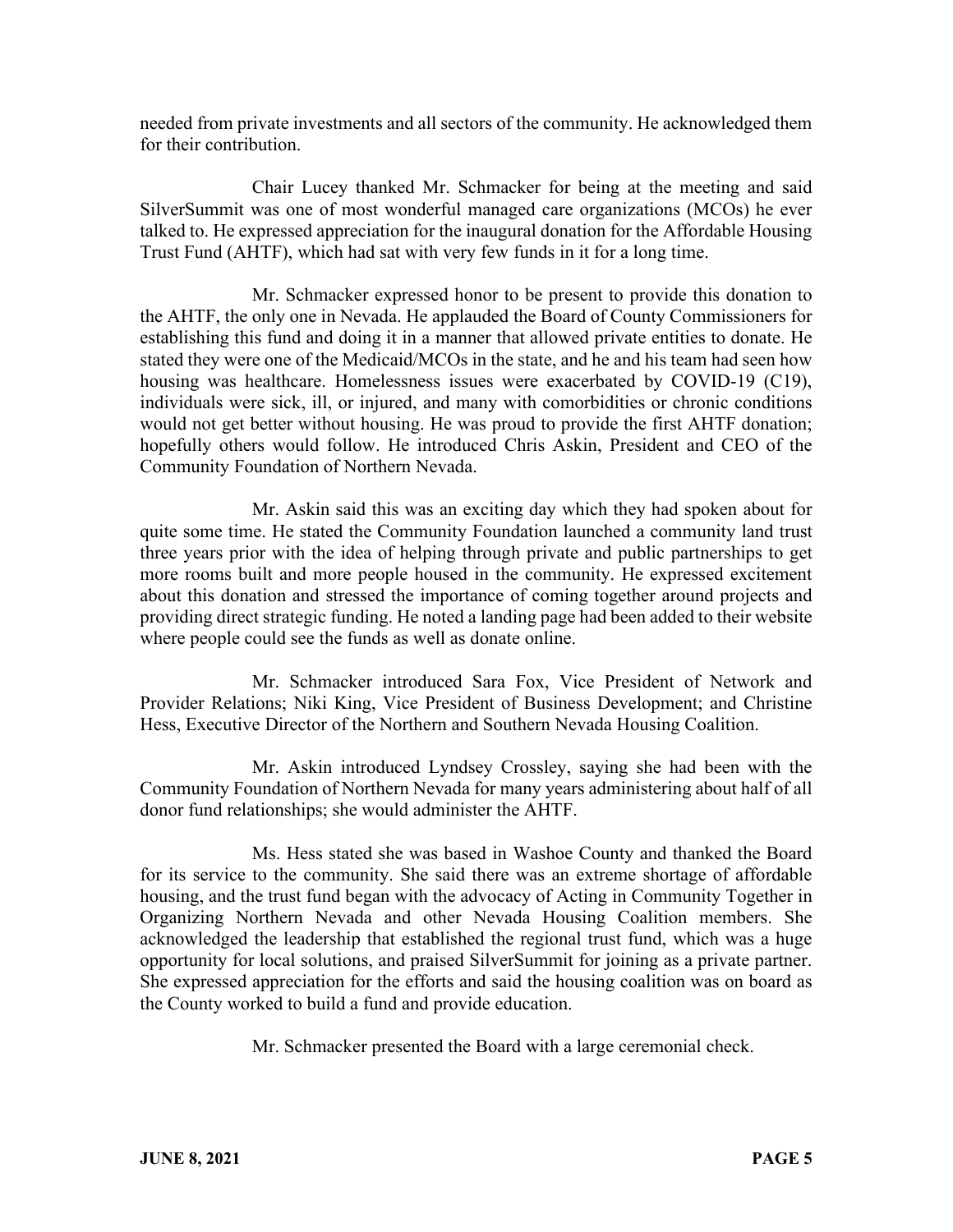Commissioner Jung thanked the group of people who dedicated their professional life to helping people who needed a lift. She mentioned a news broadcast where Mr. Brown explained what was trying to be achieved with this fund, adding she never heard it explained so well. She hoped people were sharing the broadcast on their social media accounts to attract more donors as donations were tax write-offs. She spoke about ways to reduce housing costs for residents by using this fund to pay down utility connections. She declared it was difficult to collect money as a county without having a non-profit status, and this was the County's attempt to address inequities in community.

Chair Lucey emphasized Mr. Brown's tremendous work spearheading conversations and putting this project together. He brought up Senate Bill 309, which created advisory committees in larger counties to discuss the usage of Medicaid funding and how MCOs would redistribute some of that funding back to impacted communities. He noted Clark County was the only county eligible and about three percent would be provided to the community, but they could get additional MCO donors in the future and the percentage could be larger. He indicated Washoe County would participate if the opportunity became available. He thanked SilverSummit for the donation and Mr. Brown for putting it together.

There was no public comment or action taken on this item.

# **21-0419 AGENDA ITEM 5** Public Comment.

Ms. Rita Pepi spoke about affordable housing, wondering whether people could afford to buy or rent a place to live. She expressed concern about employers forcing employees to be vaccinated to keep their jobs.

Mr. James M. Benthin brought up a lawsuit that was filed against the Polk County School District in Florida for requiring students to wear masks. A comparison was made between 27 school districts offering the option to wear masks and 40 school districts who made masks mandatory. The conclusory data showed no link between not wearing a mask and positivity rates. He opined it was healthier for children not to wear masks.

Ms. Elise Weatherly spoke about accountability, people making bad choices, honoring her brother, and Ms. Polly Klaas.

Ms. Melanie Sutton expressed frustration about the public health emergency, saying it was affecting people's lives and she wanted it to end. She opined the information about masks and the COVID-19 (C19) vaccination was fake, but people profited from it. She spoke about the time it took for a vaccine to be approved and believed the C19 injection was just a shot, not a vaccine. She pointed out the disclaimer on a box of disposable masks that they did not protect against viruses.

Ms. Kaylynn Sutton asked for the public health emergency to end so children could live normal lives again. She spoke about the inconveniences of being bussed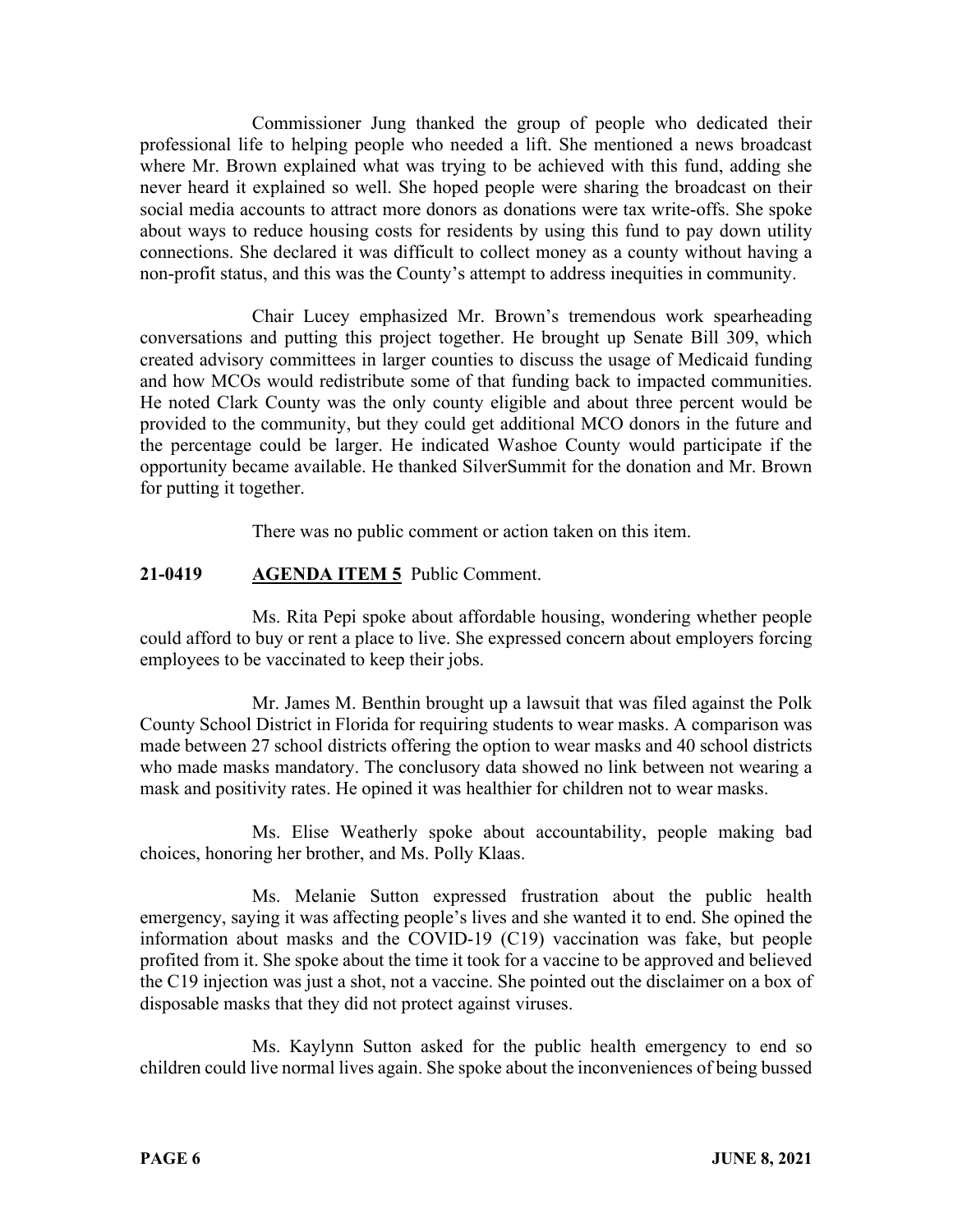to school and not being able to play softball. She opined masks made people sick and paper masks contained parasites.

Ms. Darla Lee mentioned it was nice to see the Commissioners' faces without masks on. She expressed frustration that the pandemic lockdown was based on power and control. Washoe County employees were still wearing masks and, when asked about them, they answered it was out of respect for the public. She said the employees' safety was more important than being respectful to the public, which was unmasked.

Mr. George Lee spoke in favor of Washoe County being a 2nd Amendment sanctuary county. He expressed concern about voter integrity, saying he wished paper ballots would be used because they were trackable. He mentioned C19 levels were below 4 percent so the public health emergency should be ended. He spoke in opposition to vaccines and vaccine passports.

Ms. Maeve Ambrose expressed concern about the possibility of the Board of County Commissioners granting an extension of the Nevada Humane Society's annual evaluation, as one had not been done since 2016. She spoke about the need for revisions to County Code related to dangerous dogs and distinctions between nips with no injuries, bites, attacks, and deaths by dangerous dogs. She asserted an incident would result in the animal being impounded, even if it was a minor injury. Impound processes included isolation from the owner and a lengthy appeal process, whereas she believed animals should be released to their owners pending a decision on the appeal.

Ms. Nicol Herris expressed curiosity about the goals the Board had set for the year and whether they had been met, as well as about the goals for the next year. She thought the County was doing well with current programs to help people with affordable housing but wondered whether the outcome would be reported to citizens. She expressed concern about election integrity and wondered about reporting the outcome to citizens. She contemplated making an appointment to get information about these questions but was unsure who to make the appointment with. She hoped someone would contact her with answers.

Ms. Cindy Martinez provided documents to the Clerk, which were placed on file and displayed for the Board. She expressed concern about the Cares Campus being supervised by Ms. Thomas on account of the typographical and grammatical errors on the document she displayed. She opined supervision of the costly program should be done by a person with stellar skills. She questioned the fact that County Manager Eric Brown signed off on such an unprofessional document. She spoke about a temporary protection order against Assessor Mike Clark and noted Commissioner Herman, the County Clerk, the District Attorney, and staff were the only ones not mentioned in a published article.

Ms. Katherine Snedigar provided documents to the Clerk, which were placed on file. She displayed a photo on her phone related to C19 deaths totals and thought the data was incorrectly elevated; she did not believe that many people had been tested. She opined C19 nasal tests contained ethylene oxide, a known carcinogen, and anyone who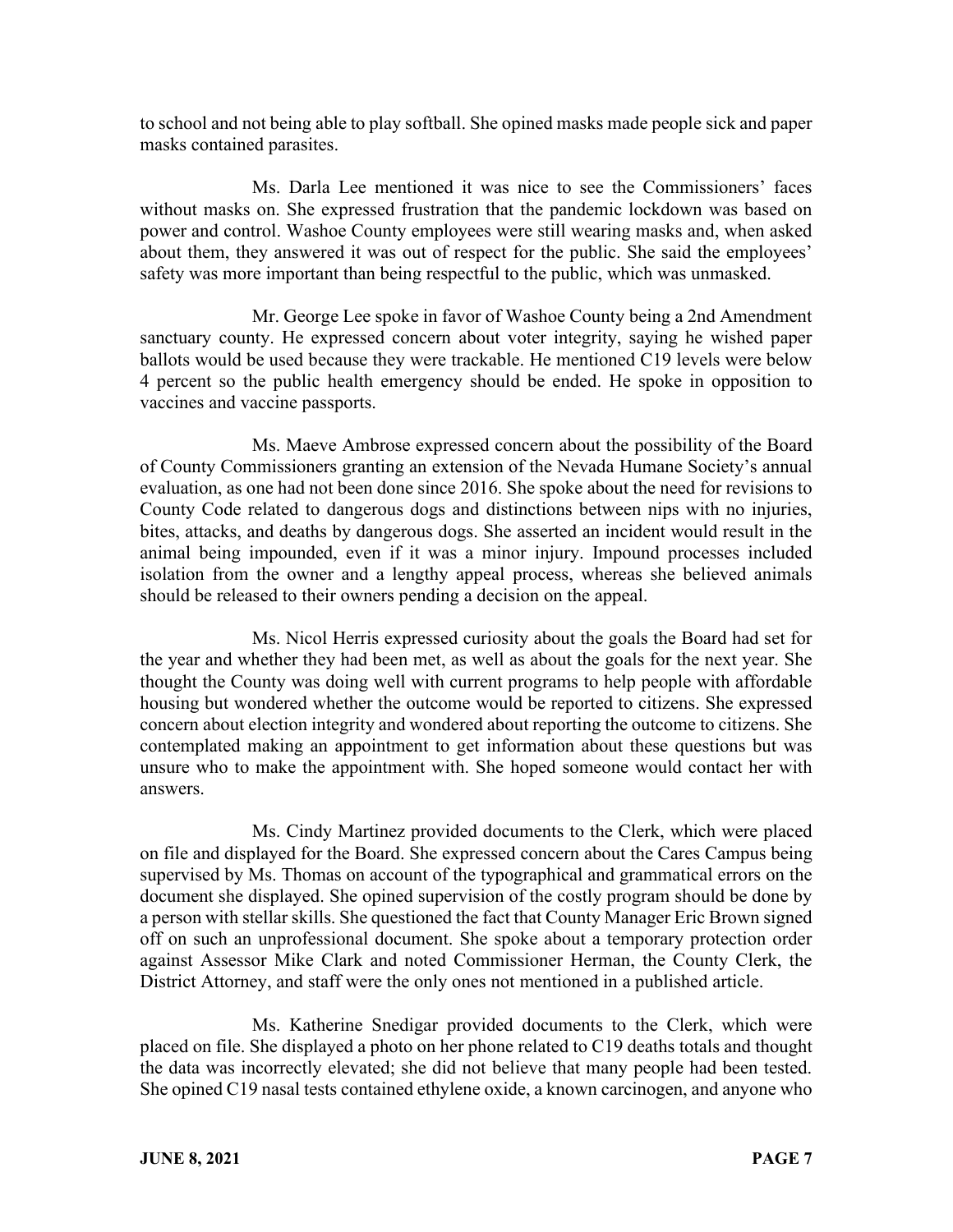contracted cancer from the test should hold the Commissioners liable. She asserted every animal on which the vaccination was tested died, and particles from masks made of polyethylene could get into people's lungs.

Ms. Erin Massengale requested an item passing a resolution to end the public health emergency and banning vaccination passports be placed on an agenda. She opined they created segregation and discrimination, and they infringed on people's health privacy rights. She asserted it was not acceptable to discriminate against AIDS or other medical issues, and it should not be tolerated for C19 either.

Mr. Paul Scott brought up Agenda Item 8A2 related to the Tahoe-Pyramid trail, saying his family had owned the property at end of Lockwood Road since the 1940s. He expressed excitement for the trail and supported the memorandum of understanding. He spoke about issues with specific parts of the property and said he would go into more detail during the item. He wanted to work with stakeholders to resolve issues with the Union Pacific Railroad tracks, noting he was the leaseholder for that track. He mentioned he recently acquired the property from his family and had been making improvements over the past two years.

Mr. Kenji Otto spoke about an opportunity he had to receive the vaccination and opined forcing anyone to get a vaccination was a violation of people's rights. He indicated people were being removed from jobs for not receiving the C19 vaccination. He asserted he could protect himself and did not need the government involved in his business. He brought up a situation with the County Assessor, indicating he was appalled and hoped the County had a warrant to take mail from the post office. He opined the Assessor was not treated well, and he was disturbed by the actions taken.

# **21-0420 AGENDA ITEM 6** Announcements/Reports.

County Manager Eric Brown mentioned Agenda Item 21 was for COVID-19 aid for local hospitals. He noted the hospitals were at capacity in November 2020 when Washoe County and the Cities of Reno and Sparks offered assistance to address capacity issues. The region was led to believe monies were available through the Coronavirus Aid, Relief, and Economic Security (CARES) Act but had to be spent by the end of the year. The federal government decided to extend the CARES Act funding for another year, he said, but the money the region believed they would have for hospitals disappeared. As such, Item 21 was through the incident command structure so the region could uphold the commitment. He acknowledged and thanked the Cities of Reno and Sparks for their assistance with this issue.

Commissioner Jung requested a report about the Washoe County Child Advocacy Center funding structure, but it did not need to be agendized. She mentioned a request was made a few years ago for a general transfer fund to make the program more sustainable. She spoke about the importance of the program for children who were victims of sexual abuse; initial interviews were recorded to lessen the trauma of having to tell their stories more than once. She noted the district attorney and his wife were instrumental in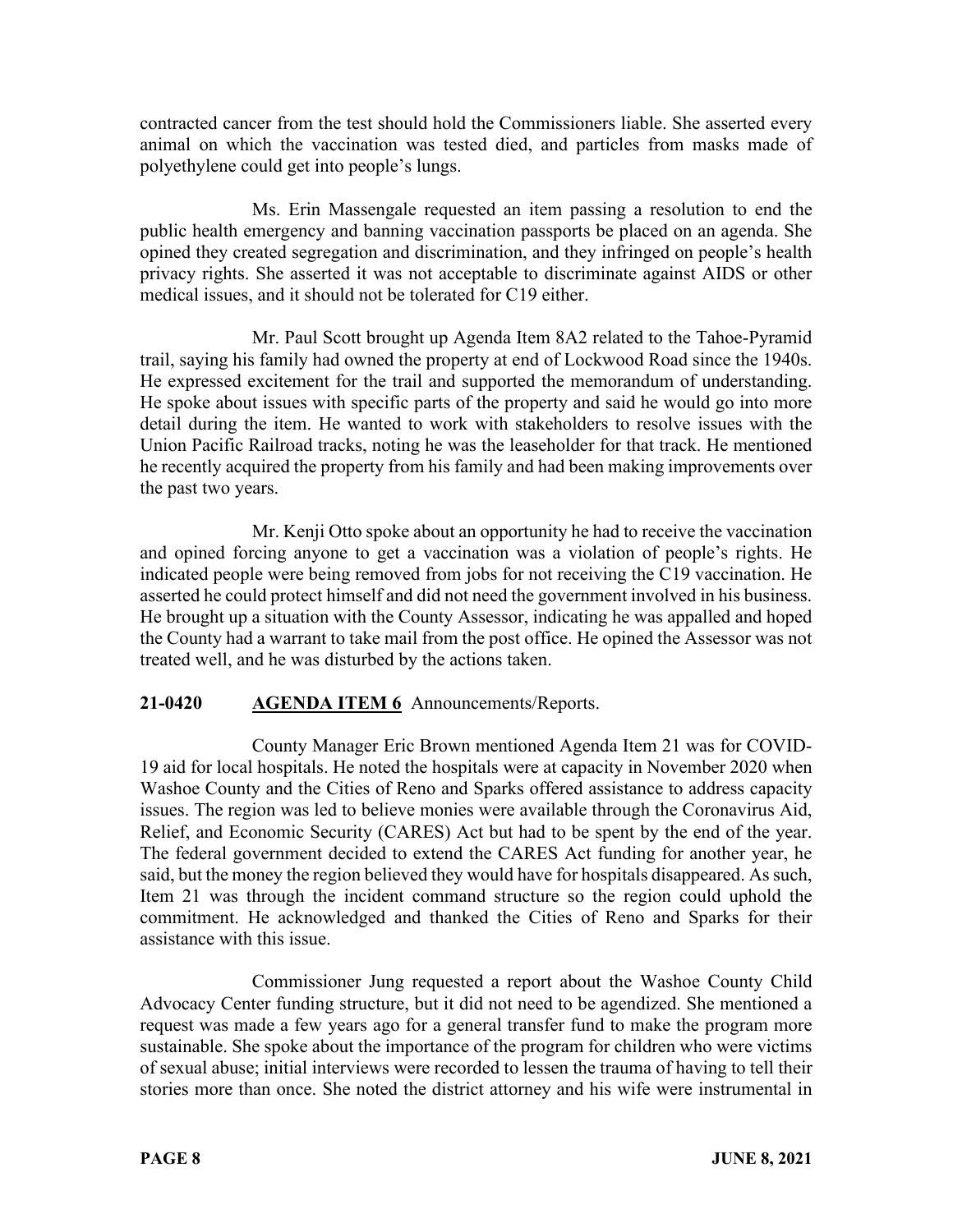creating the program and following it to fruition. She wanted the program to receive more than just donations for sustainability and hoped some federal funds could also be provided.

Commissioner Jung spoke about complaints she received about casinos not providing bottled water to patrons, instead giving them lukewarm water in a plastic cup. Environmentally, she did not believe in bottled water, but she did believe people spending their money in the community deserved something better. She asked Chair Lucey to take this issue to the Reno-Sparks Convention and Visitors Authority.

Commissioner Jung brought up the Reno Championship Air Races, saying Washoe County provided them with a substantial amount of money and expressed disappointment that the Veterans of Foreign Wars (VFW) Post 9211 was unable to secure a complimentary space at the races to sell their poppies. She thought charging vendors who did not make a profit from their donations was not a good decision. She explained the VFW donated to veterans experiencing homelessness, and she asked the Chair to address this issue with the Air Race Board.

Chair Lucey agreed he would take the requests to those boards. He brought up a prior discussion about signage coming into the County and noted it would be on a future agenda for discussion.

Vice Chair Hartung thanked staff for the upgrades made on Dolores and Erin Drives in Spanish Springs and mentioned he would like a better understanding of the mechanism of speed bump plateaus. He hoped they could be used in other areas such as Sky Ranch Boulevard, which was a major thoroughfare.

Vice Chair Hartung brought up the dangerous dog ordinance mentioned during public comment and wanted more information about exerting legal punitive measures for someone whose dog had bitten an individual. He asked for staff to provide a presentation about the process.

# **DONATIONS**

**21-0421 AGENDA ITEM 7A** Recommendation to accept \$44,362.75 in donations from the Friends of the Washoe County Child Advocacy Center for the District Attorney's Office Child Advocacy Center operational costs related to counseling and forensic interviewing and authorize Comptroller to make necessary budget amendments. District Attorney. (All Commission Districts.)

Commissioner Jung asserted the Child Advocacy Center did some of the hardest work imaginable in dealing with children who had been sexually abused. She thanked the donors and all the families affected by this. She wanted to ensure children and animals, the most vulnerable populations, had a voice.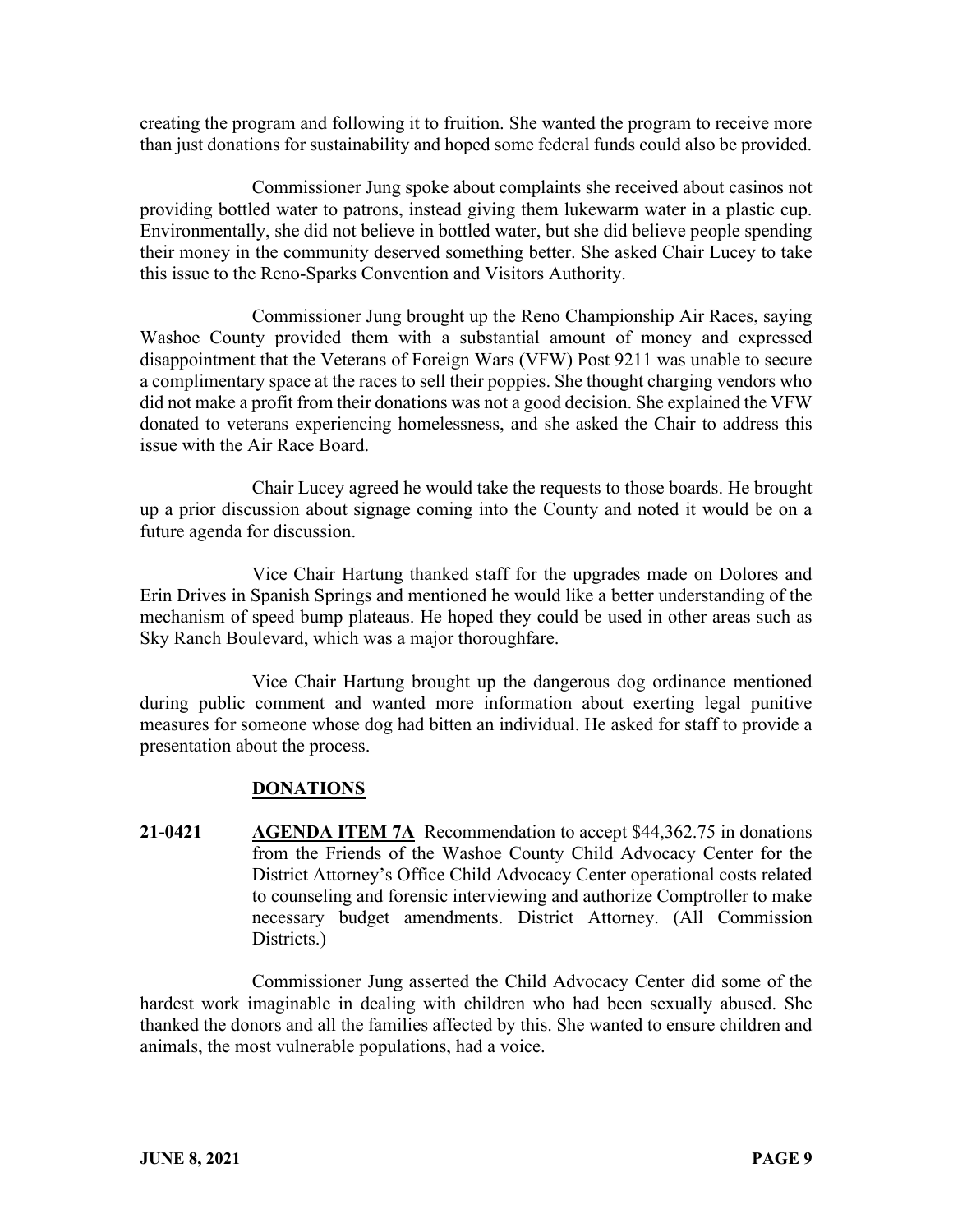On motion by Commissioner Jung, seconded by Vice Chair Hartung, which motion duly carried on a 5-0 vote, it was ordered that Agenda Item 7A be accepted and authorized.

### **CONSENT AGENDA ITEMS** – **8A1 THROUGH 8G4 EXPECT 8E2**

- **21-0422 8A1** Approval of minutes for the Board of County Commissioners' regular meetings of April 27, 2021 and May 11, 2021, and the special meeting of May 3, 2021. Clerk. (All Commission Districts.)
- **21-0423 8B1** Recommendation to approve, on the recommendation of the Chair, the appointment of Donald Christensen to the Washoe County Board of Adjustment representing Commission District 4 (generally includes the Spanish Springs Valley area, a portion of the Warm Springs Valley area (aka Palomino Valley), east Truckee Canyon (from Sparks to Wadsworth), and the Wadsworth area), to fill a term beginning on July 1, 2021, and ending on June 30, 2025, or until such time as Mr. Christensen no longer serves on the Board of Adjustment or a successor is appointed, whichever occurs first. Applicants include: Donald Christensen, Roger M. Edwards. Community Services. (Commission District 4.)
- **21-0424 8B2** Recommendation to approve a Memorandum of Understanding Concerning a Trail along the Truckee River from Vista Boulevard to Mustang Road between Washoe County and Tahoe Pyramid Trail, Inc., a 501(c)3 non-profit organization for the purpose of working together to plan the design, construction and maintenance of, and obtain necessary permits and funding for a non-motorized multi-use trail along the Truckee River from Sparks to Mustang. Washoe County is not committing funding to the project under this MOU other than staff time as available for planning assistance. Community Services. (Commission District 4.)
- **21-0425 8B3** Recommendation to approve, pursuant to NRS 278.040 and on the recommendation of the Chair, the appointment of Robert M. Flick to the Washoe County Planning Commission representing Commission District 4 (generally includes the Spanish Springs Valley area, a portion of the Warm Springs Valley area (aka Palomino Valley), east Truckee Canyon (from Sparks to Wadsworth), and the Wadsworth area), to fill a full term beginning on July 1, 2021, and ending on June 30, 2025, or until such time as Mr. Flick no longer serves on the Planning Commission or a successor is appointed, whichever occurs first. Applicants include: Nevin E. Armstrong, Sherman B. Boxx, Marc A. Chapelle, Constance Clover, Roger M. Edwards, Robert M. Flick, Anthony M. Garrow, Robert R. Muñoz, Bruce W. Parks, Terry Plys, Mary Savoy, Ann Testolin. Community Services. (Commission District 4.)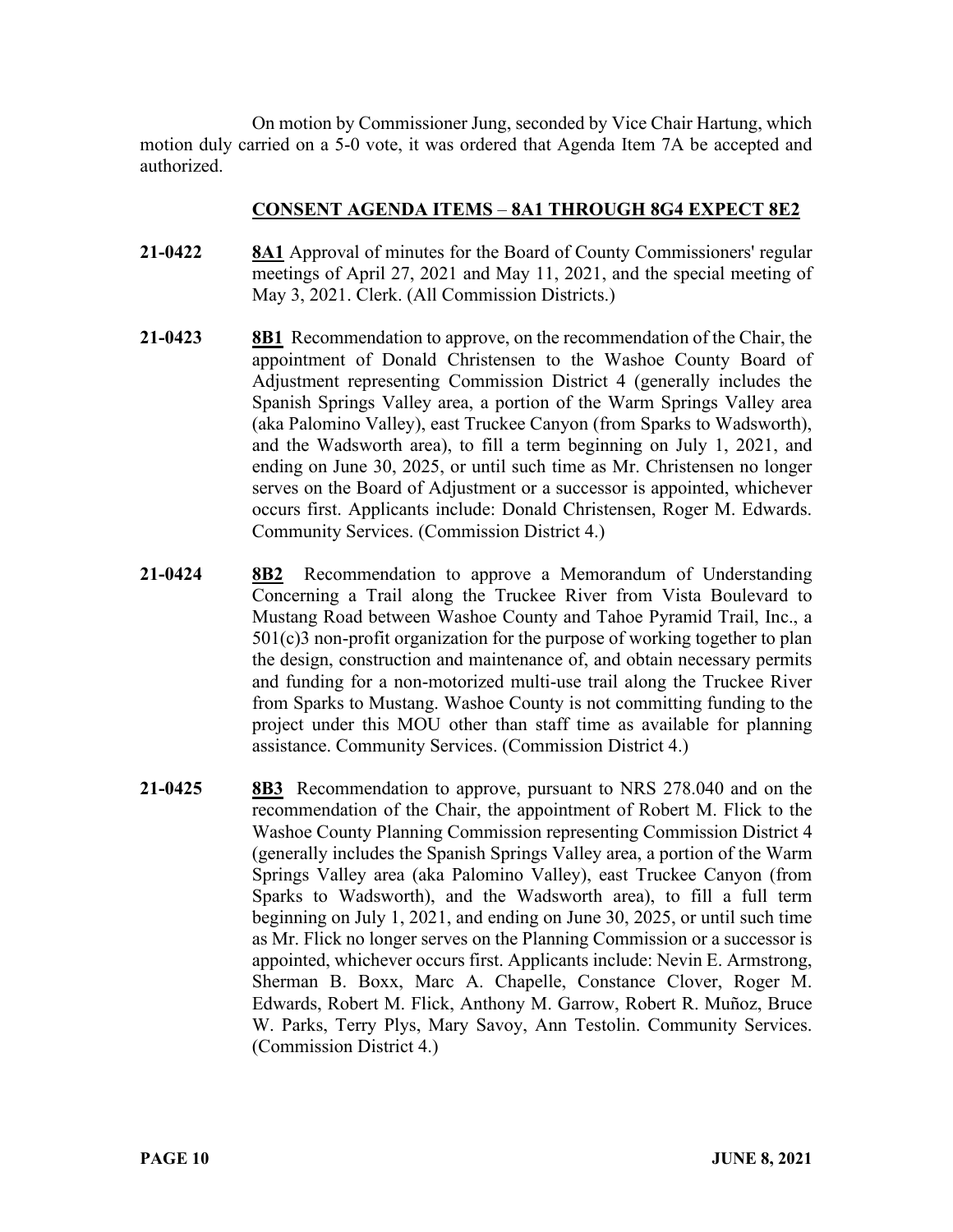- **21-0426 8B4** Recommendation to approve a Quitclaim Deed between Washoe County and the City of Reno, transferring fee-simple ownership of Doubleback Road to the City of Reno. Doubleback Road is located within an area previously annexed by the City of Reno and this action will effectively transfer all rights and interest of the roadway to the City of Reno. Community Services. (Commission District 5.)
- **21-0427 8B5** Recommendation to approve a Memorandum of Understanding (MOU) between Washoe County and the City of Reno for municipal wastewater and reclaim water services for the DayBreak Master Planned Community (Daybreak), establishing the rights and responsibilities for the conveyance, treatment and effluent management of wastewater flows from the Daybreak to the Washoe County South Truckee Meadows Water Reclamation Facility and delivery of reclaim water to the Daybreak. Community Services. (Commission District 2.)
- **21-0428 8B6** Recommendation to adopt Resolution (R21-023) pursuant to NRS 277.050, which authorizes a public agency such as the Board of County Commissioners of Washoe County, Nevada, to lease property to another public agency, to Lease a portion of 625 Mt. Rose Highway, the Incline Village Road Maintenance Facility in Incline Village, Nevada, to the Nevada-Tahoe Conservation District (NTCD), at no cost, to enhance efficiencies and reduces travel times for project management construction support from NTCD staff to the County for the Lower Wood Creek Water Quality Improvement Phase I Project, for a 6-month term commencing June 23, 2021 through December 31, 2021, directing staff to set and notice a public meeting at which objections to the proposed lease may be heard on for June 22, 2021; and directing the Chair to execute and deliver the proposed lease agreement to NTCD upon the performance and compliance of all the terms and conditions of the lease to be performed concurrently with the delivery. Community Services. (Commission District 1.)
- **21-0429 8C1** Recommendation to approve the Washoe County Safety Committee's recommended revisions to the "Washoe County Workplace Safety Program", the "Washoe County Emergency Action Plan Policy", and the "Drivers Policy". Comptroller. (All Commission Districts.)
- **21-0430 8D1** Recommendation to accept a National Children's Alliance Grant (NCA) Chapter Grant to the to the District Attorney's Office acting as the fiscal agent of the Children's Advocacy Centers of Nevada in the amount of [\$75,000, no match] from the U.S. Department of Justice through the National Children's Alliance to fund chapter activities; retroactive from January 1, 2021 through December 31, 2021, if approved, direct the Comptroller to make the necessary budget amendments, and retroactively authorize the District Attorney or his designee to sign the cooperative agreement. District Attorney. (All Commission Districts.)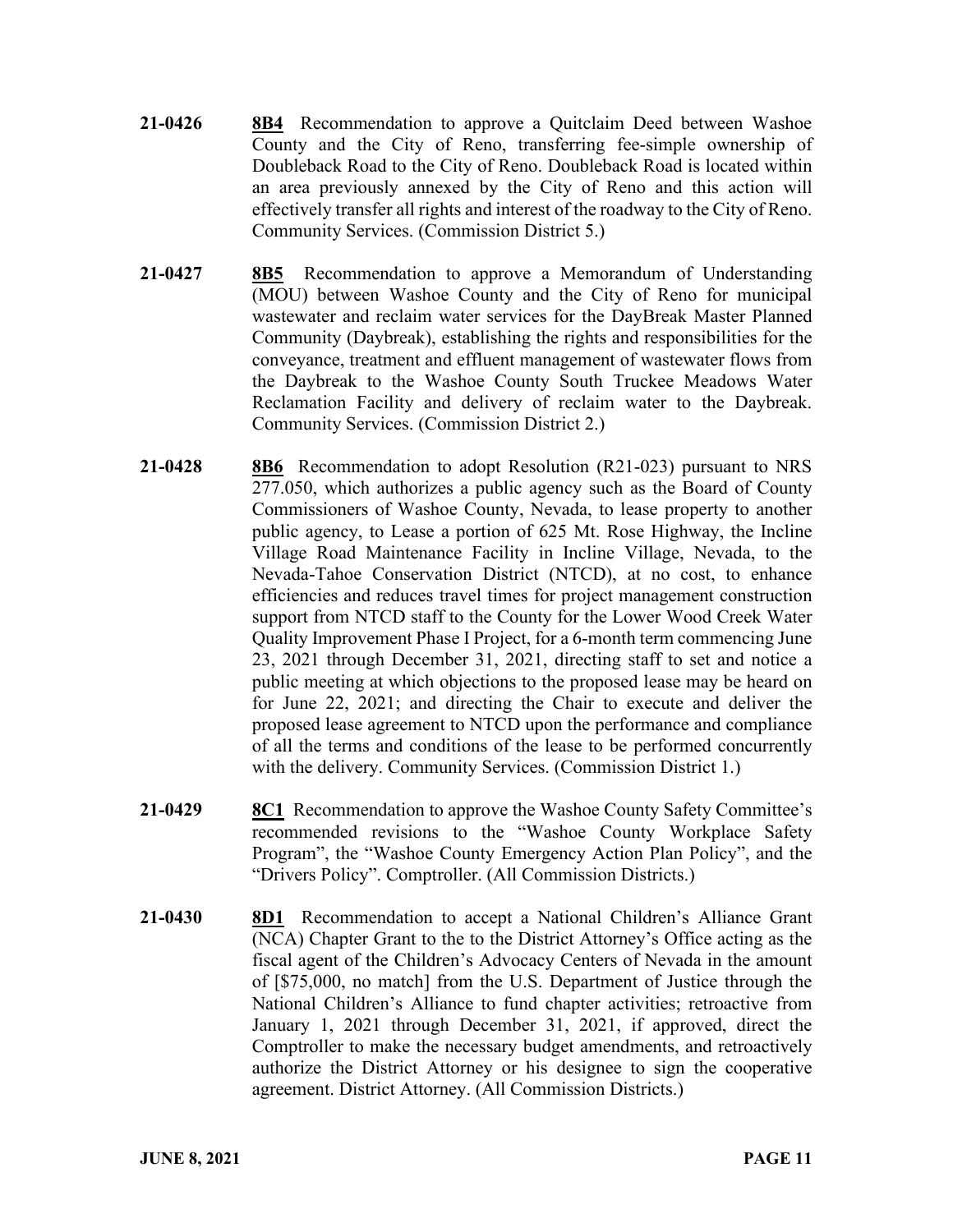- **21-0431 8D2** Recommendation to accept a Western Regional Children's Advocacy Center Grant (WRCAC) to the to the District Attorney's Office as the fiscal agent of the Children's Advocacy Centers of Nevada in the amount of [\$15,000, no match] from the U.S. Department of Justice Office of Juvenile Justice and Delinquency Prevention through the Rady's Children's Hospital - San Diego to fund chapter activities; retroactive from November 16, 2020 through June 30, 2021, if approved, direct the Comptroller to make the necessary budget amendments, and retroactively authorize the District Attorney or his designees to sign the grant agreement. District Attorney. (All Commission Districts.)
- **21-0432 8D3** Recommendation to retroactively approve and continue a professional services agreement with Brian M. Brown, Esq. in an amount not to exceed \$100,000 to perform legal services for Washoe County in circumstances where the Washoe County District Attorney has or may have a conflict of interest. District Attorney. (All Commission Districts.)
- **21-0433 8E1** Recommendation to approve an extension for Washoe County Regional Animal Services and the Nevada Humane Society to complete their respective periodic facility evaluations, as required within the amended Professional Services Agreement between Regional Animal Services and Nevada Humane Society to June 30, 2022, due to the pandemic. Animal Services. (All Commission Districts.)
- **21-0434 8F1** Recommendation to appoint Pamela Roberts [District 5] and Hawah S. Ahmad [Alternate] to the Washoe County Senior Services Advisory Board for the four-year term effective July 1, 2021, through June 30, 2025. Human Services Agency. (All Commission Districts.)
- **21-0435 8G1** Recommendation to acknowledge Receipt of Status Report of Commissary Fund set up per NRS 211.360 to be utilized for the welfare and benefit of the inmates for items such as counseling, chaplaincy services, vocational training and certifications programs for inmate in the jail, submitted by the Washoe County Sheriff's Office Commissary Committee for Third Quarter for Fiscal Year 20/21. Sheriff. (All Commission Districts.)
- **21-0436 8G2** Recommendation to approve the Interlocal Agreement OIS Hospital Guard Duty between the Sparks Police Department and Washoe County Sheriff's Office to provide inmate hospital guard services during Officer Involved Shooting incidents for an hourly wage of actual cost per hour, per deputy. Sheriff. (All Commission Districts.)
- **21-0437 8G3** Recommendation to approve funding [\$3,023.00, no match required], provided by the U.S. Department of Justice, United States Marshals Service (USMS) to reimburse the Washoe County Sheriff's Office for overtime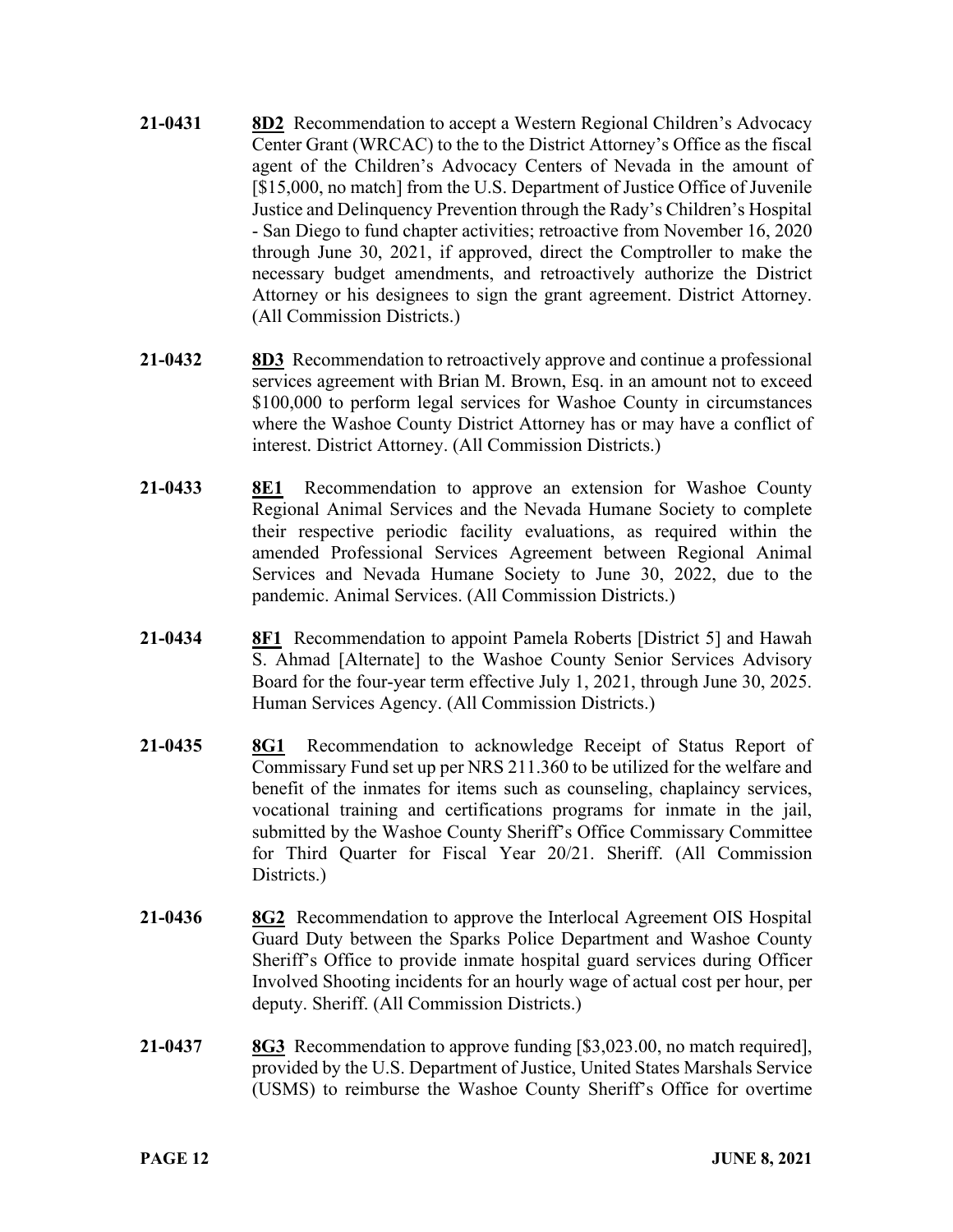costs associated with the United States Marshals Service Task Force and the Regional Sex Offender Notification Unit for the Sex Offender Compliance Sweep (Operation SOS) for the retroactive grant period of April 1, 2021 through June 30, 2021. Sheriff. (All Commission Districts.)

**21-0438 8G4** Recommendation to approve a direct grant award [\$5,000.00, no match required] from the United States Department of Justice, United States Attorney, Organized Crime Drug Enforcement Task Force (OCDETF) for reimbursement of overtime costs incurred while involved in the investigation of OCDETF Initiative number PA-NV-344 for the retroactive grant period of April 1, 2021 - September 30, 2021, and if approved, direct Comptroller's Office to make the necessary budget amendments. Sheriff. (All Commission Districts.)

Vice Chair Hartung brought attention to Agenda Item 8B1 recommending Donald Christensen's appointment to the Board of Adjustment. He noted Mr. Christensen had served on a community advisory board for many years and brought a plethora of information with him. The Vice Chair addressed Agenda Item 8B3 recommending Robert M. Flick's appointment to the Washoe County Planning Commission as Commission District 4's representative. He asserted Mr. Flick had a diverse background in local government in California and would bring extensive experience to the Planning Commission. Lastly, the Vice Chair spoke about Agenda Item 8F1, the recommendation to appoint Pamela Roberts and Hawah Ahmad to the Washoe County Senior Services Advisory Board.

Vice Chair Hartung expressed support for Item 8B2 and hoped staff and Mr. Scott could work out any issues. He thought Janet Carson was present to talk about the bike trail project.

Assistant District Attorney David Watts-Vial suggested the Board approve the Consent Agenda without Agenda Item 8E2. Chair Lucey stated Agenda Item 8E2 would be pulled from the consent agenda and heard separately.

Commissioner Jung stated Pamela Roberts and alternate Hawah Ahmad would be terrific on the Senior Services Advisory Board.

Bringing up Ms. Carson, Commissioner Jung said she remembered when Jessica Sferrazza and Dave Aiazzi received community pride grant funding for the beginning of the Tahoe bike trail and had seen the project through from the start.

On the call for public comment, Mr. Paul Scott spoke about Agenda Item 8B2, saying he owned the property, and the railroad was not working with them to address necessary outline adjustments. He wondered whether anything could be done to convince them to permit engineering culverts to allow for crossing of the tracks. He thought County Manager Eric Brown could send emails to persuade them. He noted there was no signage prohibiting shooting, and many people came off the highway to hunt and fish, which could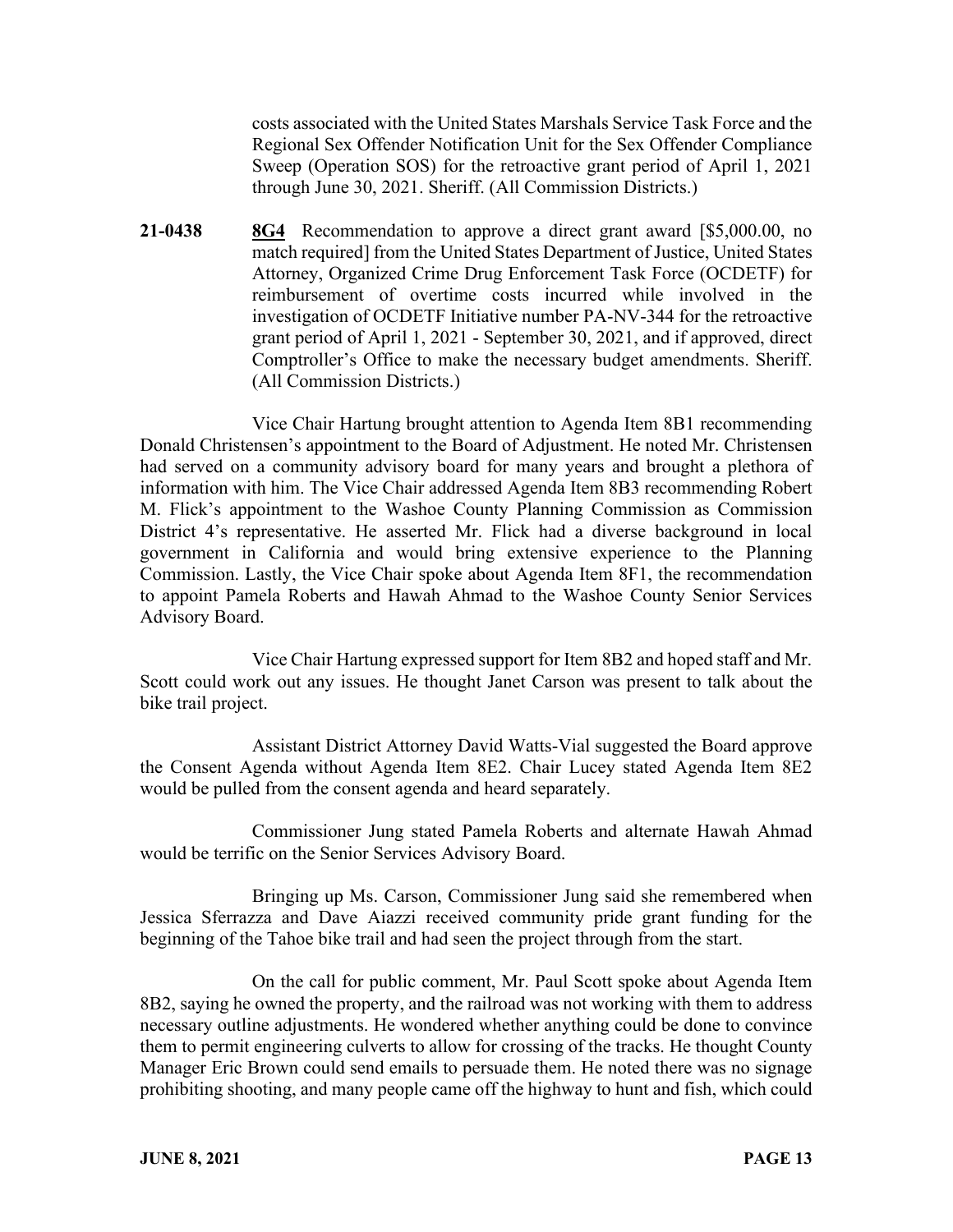increase conflict with the bike trail; he believed visible signage could educate the public. He spoke about the maintenance he did on Lockwood Road but noted the asphalt section of the road was out of his control. He believed emergency vehicles used this section to access incidents that occurred at the river or on the bike path.

Ms. Pamela Roberts introduced herself, saying she was on the agenda to be appointed to the Washoe County Senior Services Advisory Board. She provided her background, which involved being an elementary school teacher, going to law school, working for the Attorney General, and developing an action plan to better protect seniors. She said she worked with elder abuse issues, trained law enforcement academy students about elder abuse investigations, worked in a nursing home, and helped take care of her parents and in-laws while they were aging. She was honored to serve on the advisory board.

On motion by Vice Chair Hartung, seconded by Commissioner Hill, which motion duly carried on a 5-0 vote, it was ordered that Consent Agenda Items 8A1 through 8G4 except 8E2 be approved. Any and all Resolutions or Interlocal Agreements pertinent to Consent Agenda Items 8A1 through 8G4 except 8E2 are attached hereto and made a part of the minutes thereof.

**21-0439 8E2** Recommendation to appoint two members to the Washoe County Regional Animal Services Advisory Board. One member shall fill the position specified in WCC 55.036(1)(a): a veterinarian or veterinary technician licensed to practice in Nevada, and who is not employed by Washoe County; applicants include Jennifer Blamire, and Julie McMahon; and one member shall fill the position specified in WCC 55.036(1)(b): a real estate or business professional with knowledge or experience related to homeowners' associations, business organizations and/or financial operations; applicants include Trudy Brussard and Samantha Reveley. Both open positions have a four-year term which runs from July 1, 2021 through June 30, 2025. (All Commission Districts.)

County Manager Eric Brown read the requirement that a veterinarian or veterinary technician licensed to practice in Nevada needed to be appointed to the Washoe County Regional Animal Services Advisory Board. Chair Lucey mentioned applications for both candidates were included in the staff report packet. He recommended supporting Ms. McMahon due to her veterinary technician experience in the community and her status as a professor at Truckee Meadows Community College.

On motion by Chair Lucey, seconded by Commissioner Jung, which motion duly carried on a 5-0 vote, it was ordered that Julie McMahon be appointed to fill the position specified in WCC 55.036(1)(a), a veterinarian or veterinary technician licensed to practice in Nevada who was not employed by Washoe County. This appointment was for a four-year term to run from July 1, 2021 through June 30, 2025.

# **11:57 a.m. Commissioner Jung left the meeting.**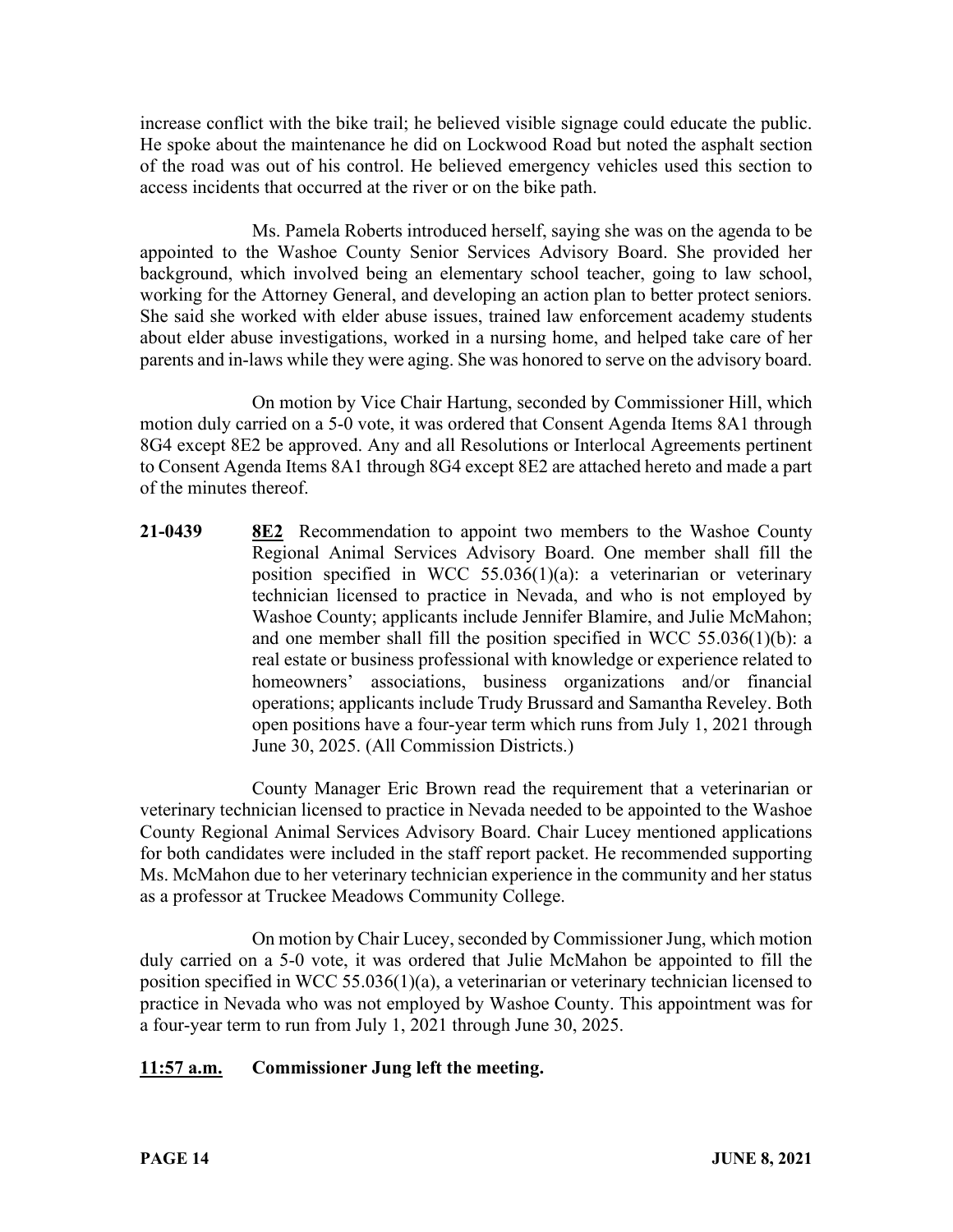Mr. Brown read the requirement that a real estate or business professional with knowledge or experience related to homeowners' associations, business organizations, and/or financial operations in Nevada needed to be appointed to the Washoe County Regional Animal Services Advisory Board.

On motion by Vice Chair Hartung, seconded by Commissioner Hill, which motion duly carried on a vote of 4-0 with Commissioner Jung absent, it was ordered that Trudy Brussard be appointed to fill the position specified in WCC 55.036(1)(b), a real estate or business professional with knowledge or experience related to homeowners' associations, business organizations, and/or financial operations. This appointment was for a four-year term to run from July 1, 2021 through June 30, 2025.

### **12:01 p.m. Commissioner Jung returned to the meeting.**

# **BLOCK VOTE – 9, 10, 11, and 13 through 28**

**21-0440 AGENDA ITEM 9** Recommendation to approve the fiscal year 2021-2022 [payment of \$248,164] as Washoe County's share in annual funding for the Truckee Meadows Regional Planning Agency (TMRPA) pursuant to NRS 278.0264(7) and an adopted interlocal agreement. The total amount will be paid to TMRPA in quarterly installments with the first occurring on July 1, 2021. Community Services. (All Commission Districts.)

There was no response to the call for public comment.

On motion by Vice Chair Hartung, seconded by Commissioner Hill, which motion duly carried on a 5-0 vote, it was ordered that Agenda Item 9 be approved and adopted. The Interlocal Contract for same is attached hereto and made a part of the minutes thereof.

**21-0441 AGENDA ITEM 10** Recommendation to approve Change Order No. 3, [in the amount of \$762,994.23], for Guaranteed Maximum Price work package #2 (GMP#2) which was approved for the South Truckee Meadows Water Reclamation Facility 2020 Expansion Project, [increasing the approved contract amount to \$4,200,670.63]. Change Order No. 3 is for the installation of 14 dewatering wells and infrastructure necessary to lower the groundwater levels in project areas allowing for subgrade excavation and construction activities. This request conforms to Nevada Revised Statutes and Washoe County policy requirements for project cost increases exceeding \$25,000 or 5%, whichever is greater, of the original approved contract amount. Community Services. (Commission District 2.)

There was no response to the call for public comment.

On motion by Vice Chair Hartung, seconded by Commissioner Hill, which motion duly carried on a 5-0 vote, it was ordered that Agenda Item 10 be approved.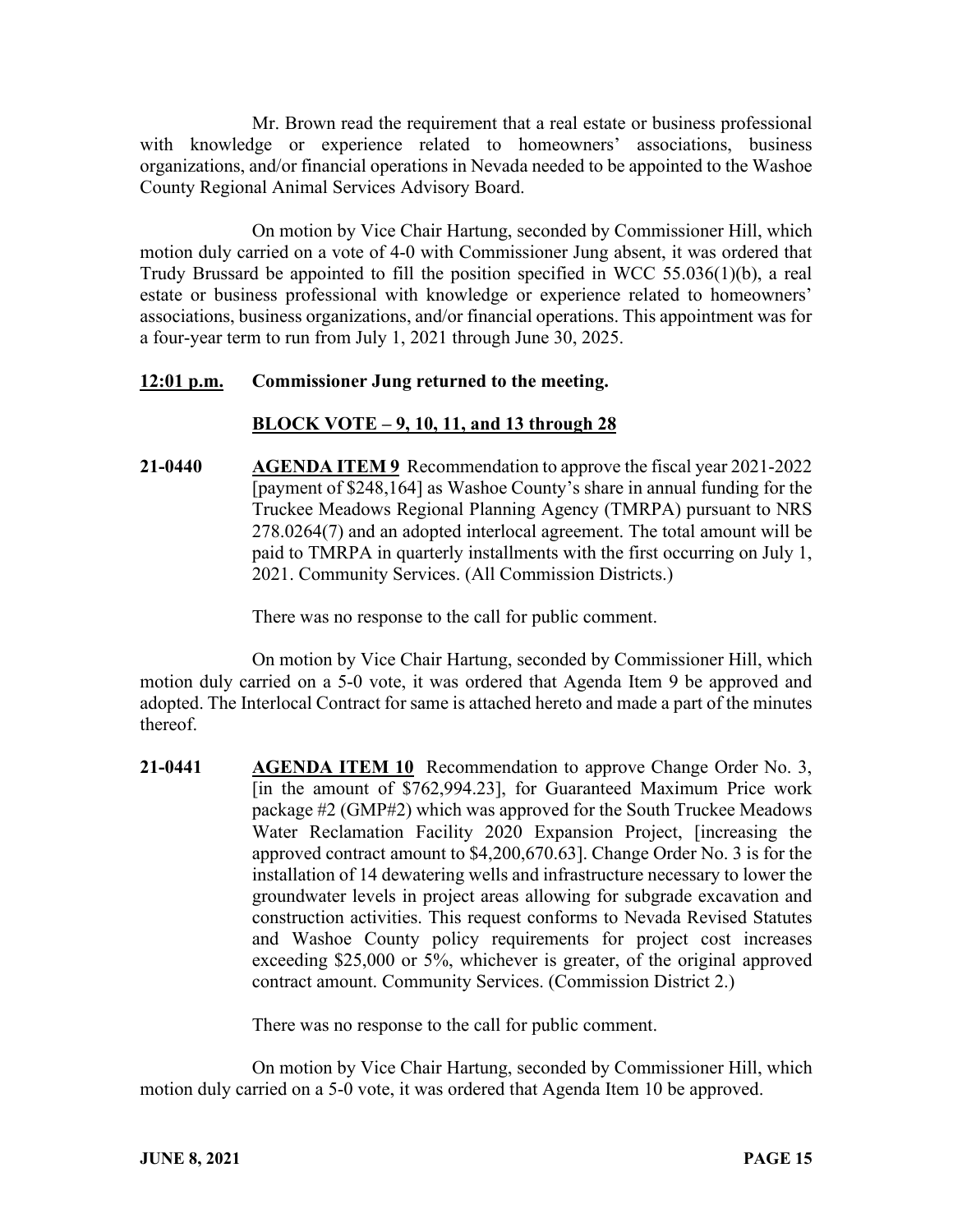**21-0442 AGENDA ITEM 11** Recommendation to: (1) award a bid and approve the Agreement to the lowest responsive, responsible bidder for the Lower Wood Creek Water Quality Improvement Phase I Project, PWP-WA-2021- 130 [staff recommends Burdick Excavating Co. Inc., in the amount of \$2,133,964 (base bid of \$1,865,038 plus bid alternatives of \$268,926)]; (2) approve bid alternate #1 in the amount of \$159,898.00 for the Lower Wood Creek culvert crossing at Southwood Blvd; (3) approve deductive bid alternate #2 in the amount of \$38,692 to remove the 3-inch mill and fill for the full roadway section; (4) approve bid alternate  $\#3$  in the amount of \$30 per square foot for 4,914 square feet of block shoulder treatment in a total amount of \$147,720.00; (5) approve a separate project contingency fund in the amount of \$200,000. This project is funded by grants from the Nevada Division of State Lands and the Nevada Division of Environmental Protection, Tahoe Regional Planning Agency (TRPA) Mitigation Funds paid through new development fees, and Washoe County in-kind funding through matching staff time. Community Services. (Commission District 1.)

There was no response to the call for public comment.

On motion by Vice Chair Hartung, seconded by Commissioner Hill, which motion duly carried on a 5-0 vote, it was ordered that Agenda Item 11 be awarded and approved.

**21-0443 AGENDA ITEM 13** Recommendation to authorize payment to Truckee Meadows Water Authority (TMWA) for modification work associated with Central Truckee Meadows Remediation District (CTMRD) tetrachloroethene (PCE) groundwater remediation facilities pursuant to the Washoe County, Nevada, District Number 24 (Groundwater Remediation) Agreement for Ownership, Operation and Maintenance of Certain Remediation Facilities and for Reimbursement of Certain Expenses between Washoe County and the Truckee Meadows Water Authority [\$729,686.79]. Community Services. (All Commission Districts.)

There was no response to the call for public comment.

On motion by Vice Chair Hartung, seconded by Commissioner Hill, which motion duly carried on a 5-0 vote, it was ordered that Agenda Item 13 be authorized.

**21-0444 AGENDA ITEM 14** Recommendation to approve Amendment #4 to Agreement Regarding November 2000 Parks, Trails and Open Space Bonds-Lake Tahoe Bike Path Project (Parks-WC-1) for Phase 4 of the Lake Tahoe Bike Path Project between Washoe County and Tahoe Transportation District (TTD) to extend the end term from June 30, 2021 to December 31, 2022; and authorize Assistant County Manager (Dave Solaro) to execute the Amendment #4 and all appropriate Tahoe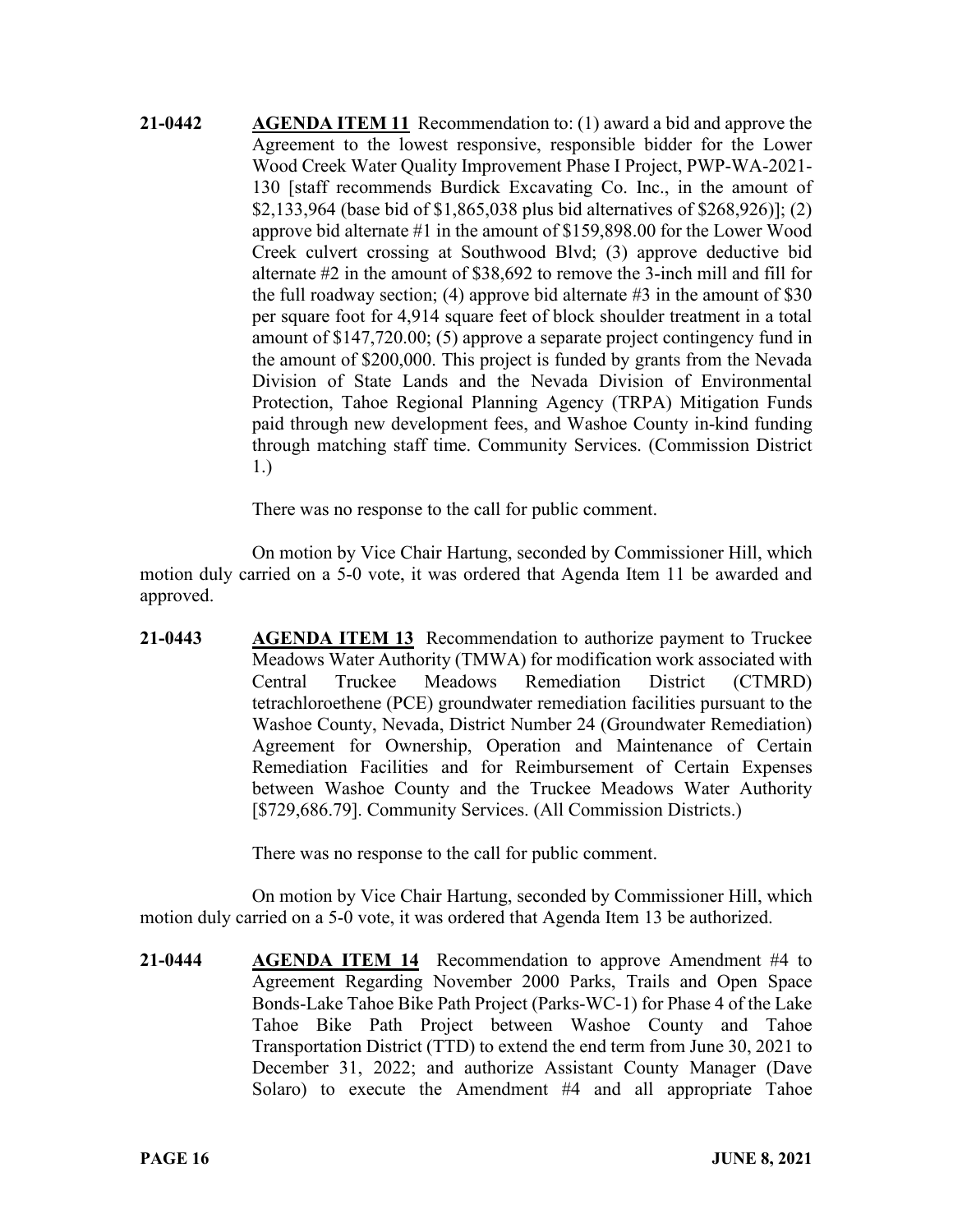Transportation District related agreements and documents. Community Services. (Commission District 1.)

Jan Galassini, County Clerk mentioned an email was received from Carole Black for this item, which was placed on file.

On motion by Vice Chair Hartung, seconded by Commissioner Hill, which motion duly carried on a 5-0 vote, it was ordered that Agenda Item 14 be approved and authorized.

**21-0445 AGENDA ITEM 15** Recommendation to award a bid and approve the Agreement to the lowest responsive, responsible bidder for the 2021/2022 Slurry Seal for Selected Streets in Washoe County, PWP-WA-2021-230 project [staff recommends Sierra Nevada Construction in the amount of \$2,382,518.50]; and approve a separate project contingency fund [in the amount of \$500,000]. Slurry seal is defined as the application of water, asphalt emulsion, aggregate, and additives to an existing asphaltic concrete surface as a preventative maintenance treatment in an effort to extend the pavements' service life. Community Services. (Commission Districts 1,2,4 and 5.)

There was no response to the call for public comment.

On motion by Vice Chair Hartung, seconded by Commissioner Hill, which motion duly carried on a 5-0 vote, it was ordered that Agenda Item 15 be awarded and approved.

**21-0446 AGENDA ITEM 16** Recommendation to accept a Traffic Safety Resource Prosecutor (TSRP) grant to the District Attorney's Office in the amount of [\$219,079, \$54,771 cash match], from the State of Nevada Department of Public Safety Office of Traffic Safety to continue funding a Deputy District Attorney IV; retroactive from October 1, 2020 through September 30, 2021, if approved, direct the Comptroller to make the necessary budget, and retroactively authorize the District Attorney to sign the grant agreement. District Attorney. (All Commission Districts.)

There was no response to the call for public comment.

On motion by Vice Chair Hartung, seconded by Commissioner Hill, which motion duly carried on a 5-0 vote, it was ordered that Agenda Item 16 be accepted, approved, directed, and authorized.

**21-0447 AGENDA ITEM 17** Recommendation to accept additional incentive funds for the District Attorney's Family Support Program from the State of Nevada, Child Support Enforcement Program (CSEP) in the amount of [\$394,374.26] based on our performance during Federal Fiscal Year 2017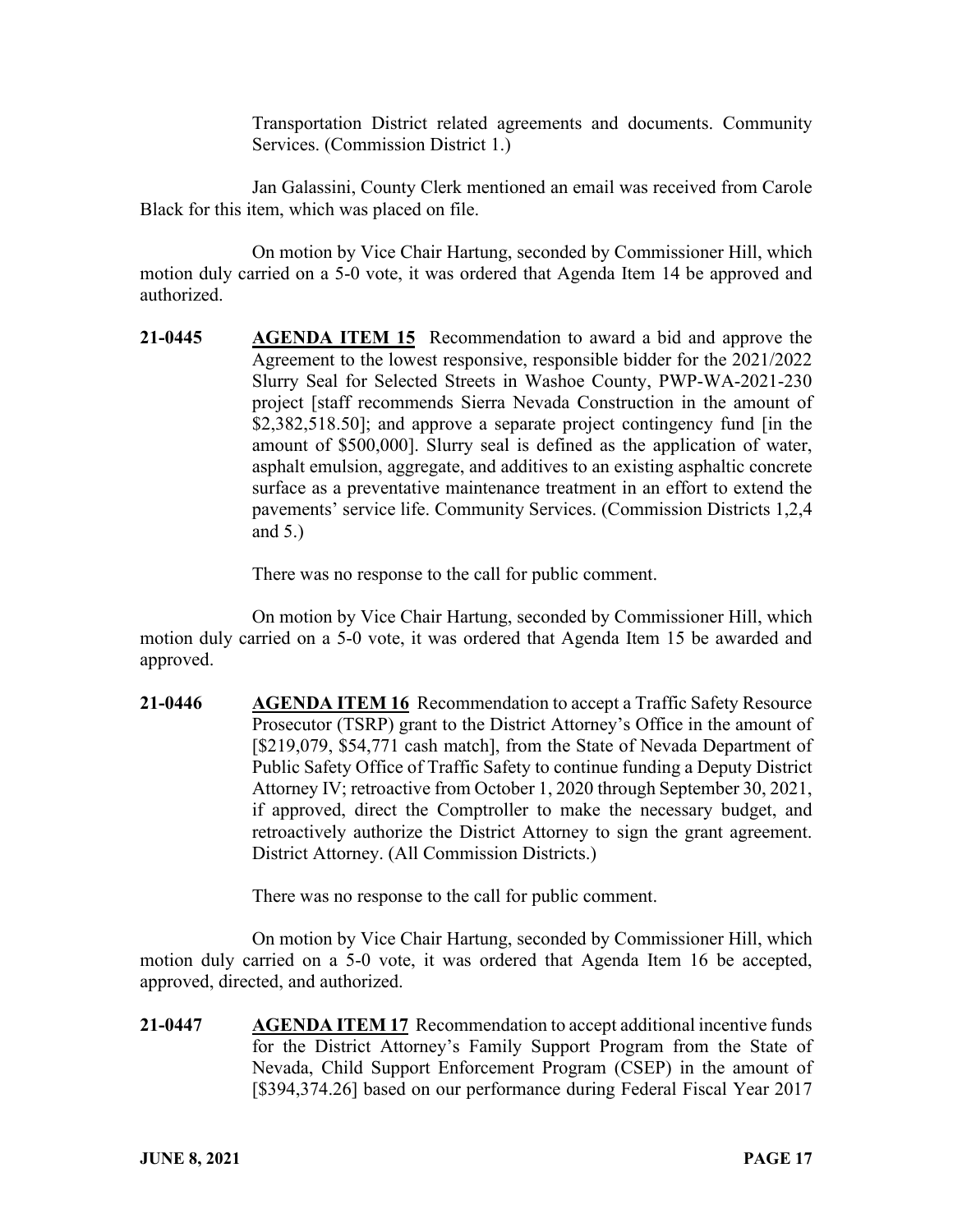for the purpose of supporting or benefiting the Family Support Program and authorize Comptrollers to make the necessary budget amendment. District Attorney. (All Commission Districts.)

There was no response to the call for public comment.

On motion by Vice Chair Hartung, seconded by Commissioner Hill, which motion duly carried on a 5-0 vote, it was ordered that Agenda Item 17 be accepted and authorized.

**21-0448 AGENDA ITEM 18** Recommendation to approve the sole source Professional Services Agreement between Washoe County Health District and Keep Truckee Meadows Beautiful in the amount of [\$240,000] for the period July 1, 2021 through June 30, 2023 in support of the Recycling and Solid Waste Plan program activities. Health District. (All Commission Districts.)

There was no response to the call for public comment.

On motion by Vice Chair Hartung, seconded by Commissioner Hill, which motion duly carried on a 5-0 vote, it was ordered that Agenda Item 18 be approved.

**21-0449 AGENDA ITEM 19** Recommendation to approve an Agreement in Support of Pro-Bono and Low-Cost Legal Services for Elderly between Washoe County and Washoe Legal Services in the approximate annual amount not to exceed [\$65,000] per year to be funded by applicable court filing fees, and in the approximate annual amount not to exceed [\$75,000] to be funded by Ad valorem tax for a total annual amount not to exceed [\$140,000] for the period of July 1, 2021 to June 30, 2022, with the option to be extended for three (3) one (1) additional year renewals; and approve necessary resolution for same. Human Services Agency. (All Commission Districts.)

There was no response to the call for public comment.

On motion by Vice Chair Hartung, seconded by Commissioner Hill, which motion duly carried on a 5-0 vote, it was ordered that Agenda Item 19 be approved. The Resolution for same is attached hereto and made a part of the minutes thereof.

**21-0450 AGENDA ITEM 20** Recommendation to approve a three-year agreement with Ledger 8760, Inc. for a software platform calculating and displaying real time emissions data from County operations in an amount not to exceed \$86,000 for Fiscal Year 2022 and a contract total of \$230,000 over the threeyear contract. Manager's Office. (All Commission Districts.)

There was no response to the call for public comment.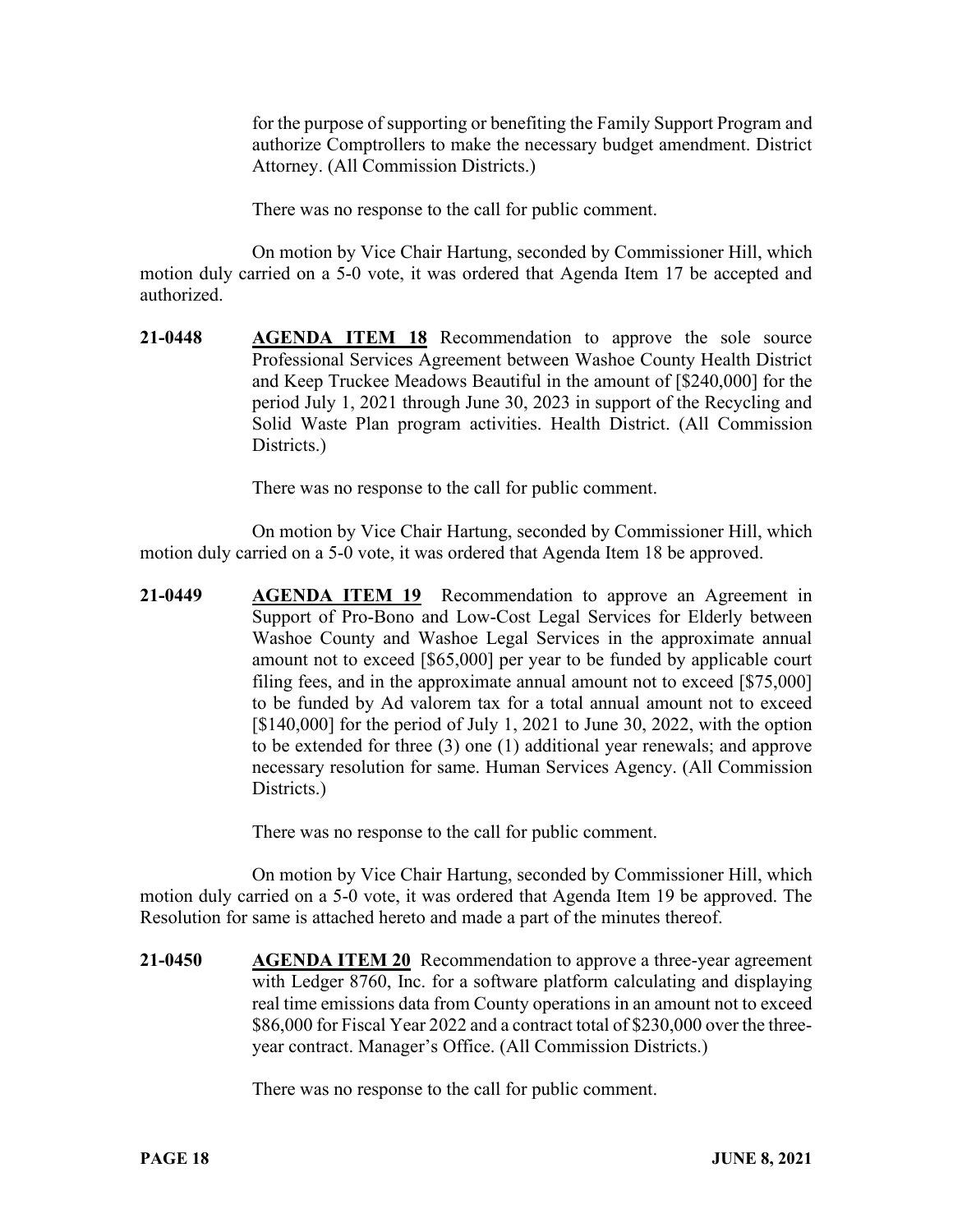On motion by Vice Chair Hartung, seconded by Commissioner Hill, which motion duly carried on a 5-0 vote, it was ordered that Agenda Item 20 be approved.

**21-0451 AGENDA ITEM 21** Recommendation to approve a subgrant of Coronavirus Aid, Relief, and Economic Security Act - Coronavirus Relief Fund (CARES), to Renown Health in an amount not to exceed [\$1,435,217] for Washoe County's regional share of the increase in hospital capacity for COVID-19 response; with a grant period retroactive from November 1, 2020 through September 30, 2021, and if approved, authorize the County Manager to sign the Washoe County Subgrant Agreement between Washoe Office. (All Commission Districts.)

There was no response to the call for public comment.

On motion by Vice Chair Hartung, seconded by Commissioner Hill, which motion duly carried on a 5-0 vote, it was ordered that Agenda Item 21 be approved and authorized.

**21-0452 AGENDA ITEM 22** Recommendation to authorize the purchase of furniture for the Washoe County Sheriff's Office Public and Visiting remodel from Reno Business Interiors based on pricing from existing joinder contract OMNIA at a value not to exceed [\$172,508.41]. If approved, authorize Purchasing to execute purchasing contracts and direct Comptroller's Office to make the necessary budget appropriation transfers. Sheriff. (All Commission Districts.)

There was no response to the call for public comment.

On motion by Vice Chair Hartung, seconded by Commissioner Hill, which motion duly carried on a 5-0 vote, it was ordered that Agenda Item 22 be authorized, approved, and directed.

**21-0453 AGENDA ITEM 23** Recommendation to approve the purchase of an aircraft engine overhaul in the amount of [\$248,250.00] under a sole source exemption from Action Aircraft to extend the life of the RAVEN Kiowa OH-58 aircraft in the Special Operations Division Search and Rescue/RAVEN Unit. Sheriff. (All Commission Districts.)

There was no response to the call for public comment.

On motion by Vice Chair Hartung, seconded by Commissioner Hill, which motion duly carried on a 5-0 vote, it was ordered that Agenda Item 23 be approved.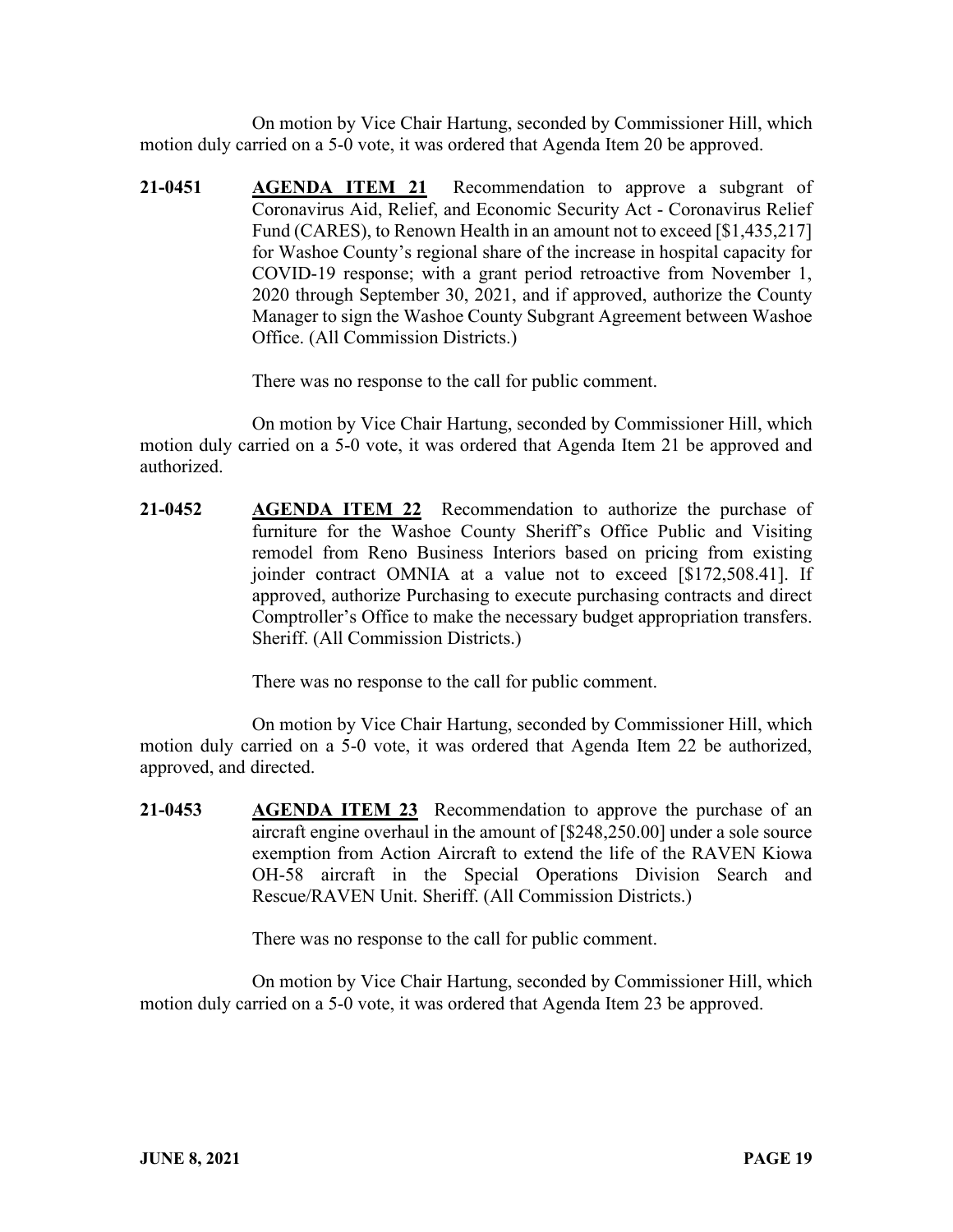**21-0454 AGENDA ITEM 24** Recommendation to approve the purchase of the Axon Interview System under a sole source purchasing exemption for the Washoe County Sheriff's Office and enter into a contract with Axon for a sixty-month term at a cost not to exceed [\$114,866.00] for the full sixty months; to support the Axon Interview System. Sheriff. (All Commission Districts.)

There was no response to the call for public comment.

On motion by Vice Chair Hartung, seconded by Commissioner Hill, which motion duly carried on a 5-0 vote, it was ordered that Agenda Item 24 be approved.

**21-0455 AGENDA ITEM 25** Recommendation to approve the upgrade of the Burn Tower Class B Structural FIRETRAINER T-1000 from KFT Fire Trainer, LLC under a sole source purchasing exemption for the Regional Public Safety Training Center at a cost not to exceed [\$145,602.00]. Sheriff. (All Commission Districts.)

There was no response to the call for public comment.

On motion by Vice Chair Hartung, seconded by Commissioner Hill, which motion duly carried on a 5-0 vote, it was ordered that Agenda Item 25 be approved.

**21-0456 AGENDA ITEM 26** Recommendation to approve Fiscal Year 2021/2022 renewal of contracts and service agreements above \$100,000 to be approved as a group by the Board of County Commissioners and authorization for the Purchasing Contracts Manager to sign the contract renewals, as they come due, with approval from the District Attorney or Risk Management when necessary, as follows from the General Fund:

a) Thomson Reuters, not to exceed [\$310,000] for the Treasurer's Tax System software maintenance agreement,

b) Street Inc., not to exceed [\$200,000] for renewal of Washoe County's software maintenance support for SAP software,

c) ESSVR, LLC, not to exceed [\$110,000] for the DIMS voter registration software system maintenance agreement. Technology Services. (All Commission Districts.)

There was no response to the call for public comment.

On motion by Vice Chair Hartung, seconded by Commissioner Hill, which motion duly carried on a 5-0 vote, it was ordered that Agenda Item 26 be approved and authorized.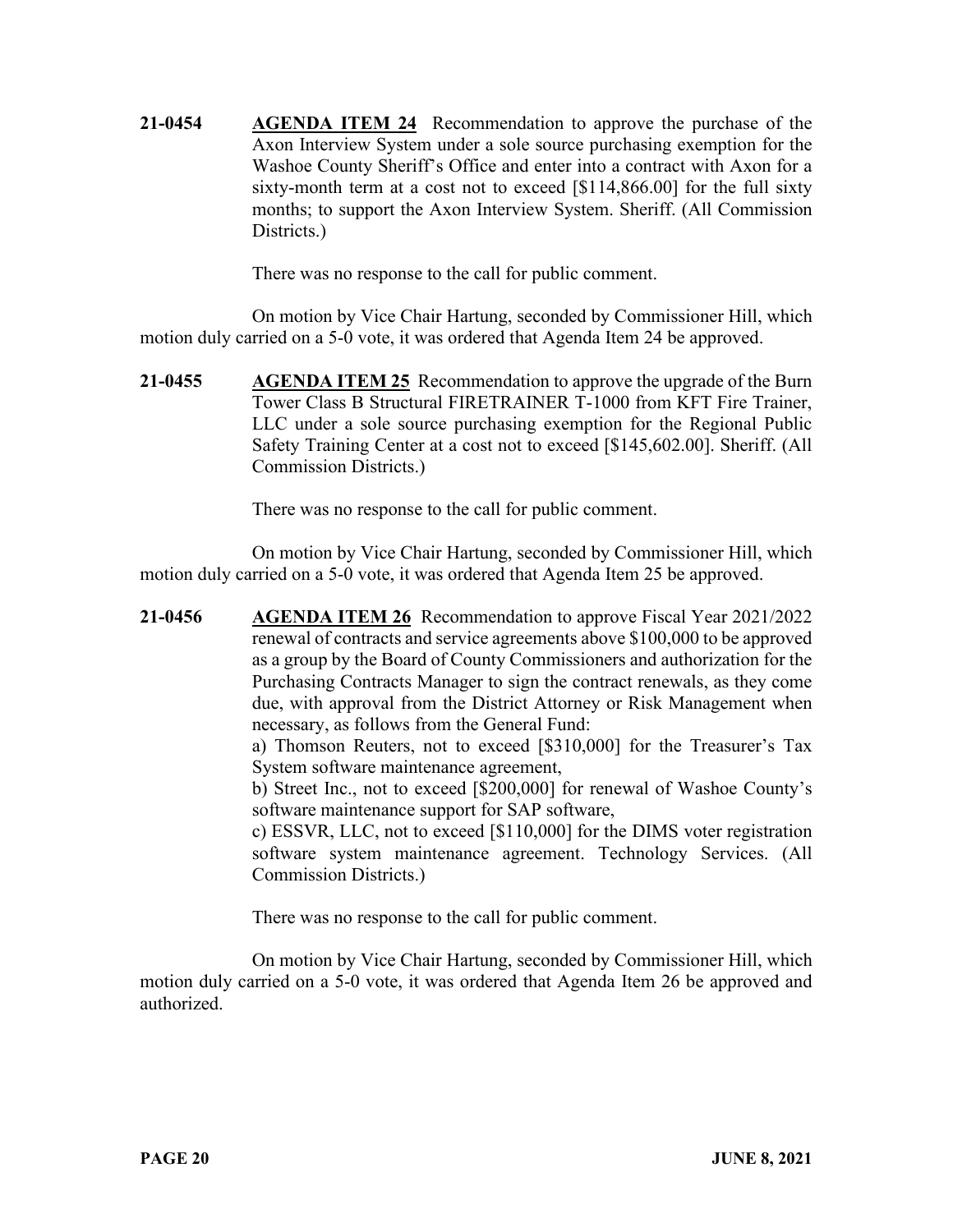**21-0457 AGENDA ITEM 27** Recommendation to approve the reimbursement of costs incurred by the City of Reno, the City of Sparks, Washoe County School District, and departments of Washoe County for expenses related to and in support of the Enhanced 911 Emergency Response System and portable event recording devices, as recommended by the 911 Emergency Response Advisory Committee on May 20, 2021, in an amount not to exceed [\$846,082.08] as specified within the adopted Enhanced 911 Fund's operating budget. Technology Services. (All Commission Districts.)

There was no response to the call for public comment.

On motion by Vice Chair Hartung, seconded by Commissioner Hill, which motion duly carried on a 5-0 vote, it was ordered that Agenda Item 27 be approved.

**21-0458 AGENDA ITEM 28** Recommendation to approve an Investment Services Agreement between Washoe County and FHN Financial Main Street Advisors (FHN) for investment management services, for a term of four (4) years with annual renewal options as agreed upon by all parties; estimated annual cost \$250,000.00, which is allocated among the funds and agencies who participate in the Washoe County Investment Pool. Treasurer. (All Commission Districts.)

There was no response to the call for public comment.

On motion by Vice Chair Hartung, seconded by Commissioner Hill, which motion duly carried on a 5-0 vote, it was ordered that Agenda Item 28 be approved.

**21-0459 AGENDA ITEM 12** Recommendation to approve an Interlocal Agreement for the Palomino Farms Resources Sustainability Feasibility Study (Agreement) with the Truckee Meadows Water Authority, the City of Reno, and the City of Sparks (Parties), to evaluate the technical feasibility for long-term water sustainability benefits through potential irrigation, rapid infiltration and aquifer storage and recovery using recycled water, in Warm Springs Valley (Palomino Farms and LW Land Company). The Truckee Meadows Water Authority will perform the technical analysis under the terms of the Agreement and each Party to the Agreement will be responsible for twenty-five (25%) percent of the actual project costs, each Party's contribution [not to exceed \$400,000], and if determined technically feasible, direct staff to determine recycled water sustainability options for Washoe County's Utility in the Warm Springs area including potential benefits, operational strategies, operational and capital costs. Community Services. (Commission District 5.)

Vice Chair Hartung clarified this item involved a feasibility study which had been performed in the past in Bedell Flat and American Flat; he hoped one could be done in Spanish Springs. He noted this not only replenished the aquifer, but it could help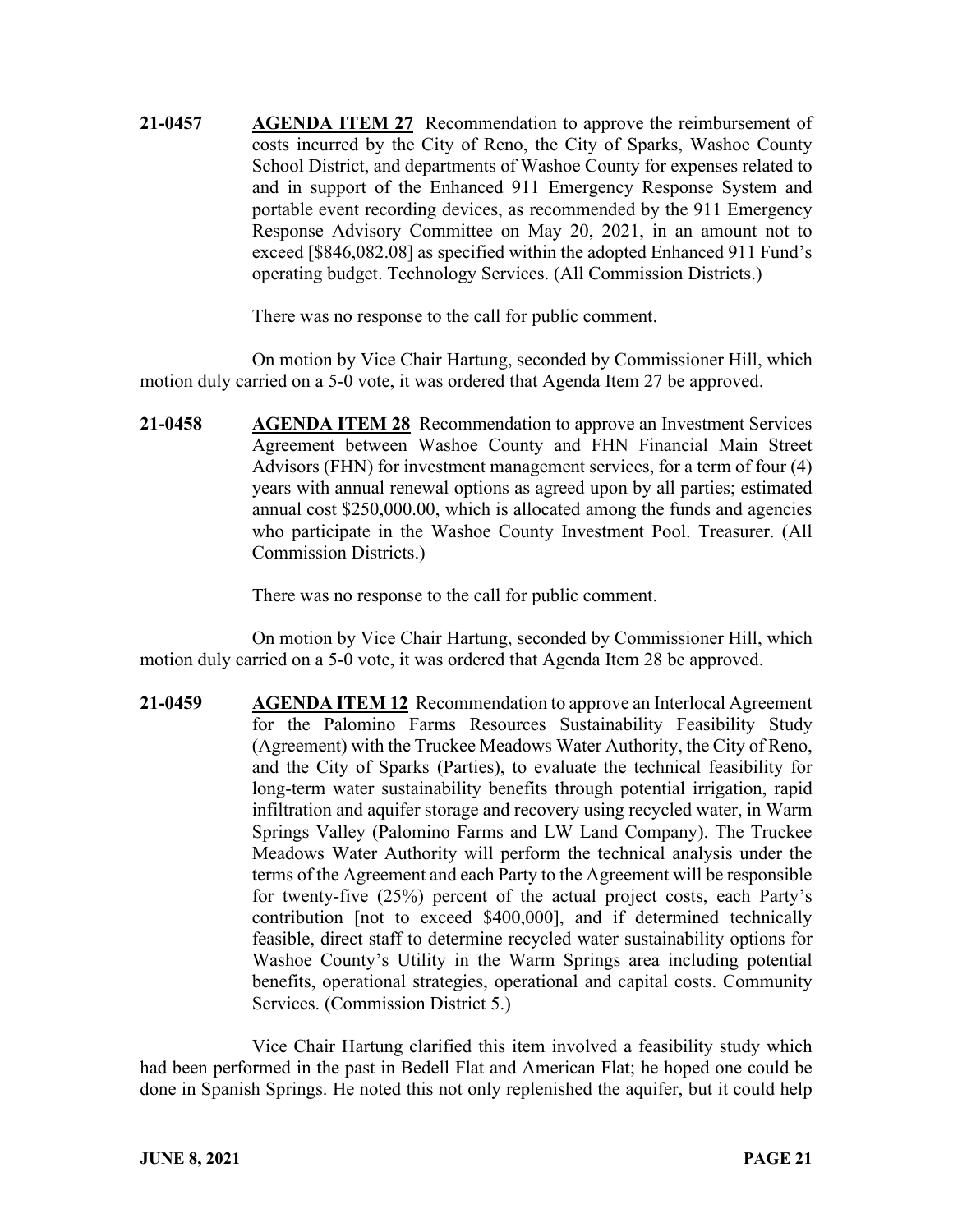alleviate water quality issues, such as naturally occurring nitrates in the valley and septic systems producing nitrates. He was hopeful that someday the County could convince Congressman Mark Amodei to provide money for sewer infrastructure. He asserted this was only a feasibility study and did not specify support or opposition from Washoe County. He stated it was determined at the Truckee Meadows Water Authority (TMWA) Board meeting to be important that they as a regional partner participate in the study. He indicated a feasibility study in Spanish Springs would be beneficial because they had a plethora of domestic and municipal wells.

Chair Lucey asked whether this had gone before the TMWA Board. Division Director of Engineering and Capital Projects Dwayne Smith said it had and was unanimously approved; it was scheduled to go before the Reno City Council on June 9 and the City of Sparks on June 14. Commissioner Hill clarified one member of the TMWA Board voted against the item, so it was not unanimous.

Vice Chair Hartung asserted Washoe County's contribution did not come from taxpayers, it came from the utility fund.

Commissioner Herman stated this project was in her district. She understood this was a study being done on private land. She admitted the County did not have a good track record when it came to this particular action and had made decisions in the past they were not proud of. She asserted she would demand double checks as she did not want another Swan Lake situation. She stated it would take close to a year for the study, but she wanted the responsibility placed on the County and the Cities of Reno and Sparks. She hoped the Cities continued to find alternate ways to manage that valley in case something happened.

Chair Lucey pointed out feasibility studies took about 10 months, and he wondered about their processes. Once the Interlocal Agreement was signed, Mr. Smith responded, TMWA would initiate agreements with property owners to gain access to the Palomino Farms site. A series of borings would be performed, some shallow, some deep, and a test would occur pitting activities where samples were collected. Over time, water would be introduced to allow them to understand the characteristics of the aquafer. Documentation was logged for water quality, changes to water quality, and potential future impacts that could be caused by irrigation or injection. He said it was incumbent upon the County to understand the geology, geochemistry, and elements associated with this particular aquifer. He indicated the Board and citizens expected the study to identify resources and opportunities to create more resilient and robust water and effluent management systems. He expressed appreciation for Commissioner Herman's comments because it was incumbent upon the County to ensure staff completely understood the characteristics of the site. He indicated they would stop the study if any issues arose, such as those with Bedell Flat, which was identified as an unsuitable area for aquifer storage and recovery. Any future project that would come out of this would be vetted through the Board of County Commissioners, the Cities of Reno and Sparks, and the TWMA Board. He noted the projects he referred to included transmission mains and elements associated with water, waste, and reclaimed water infrastructure. He pointed out another aspect of the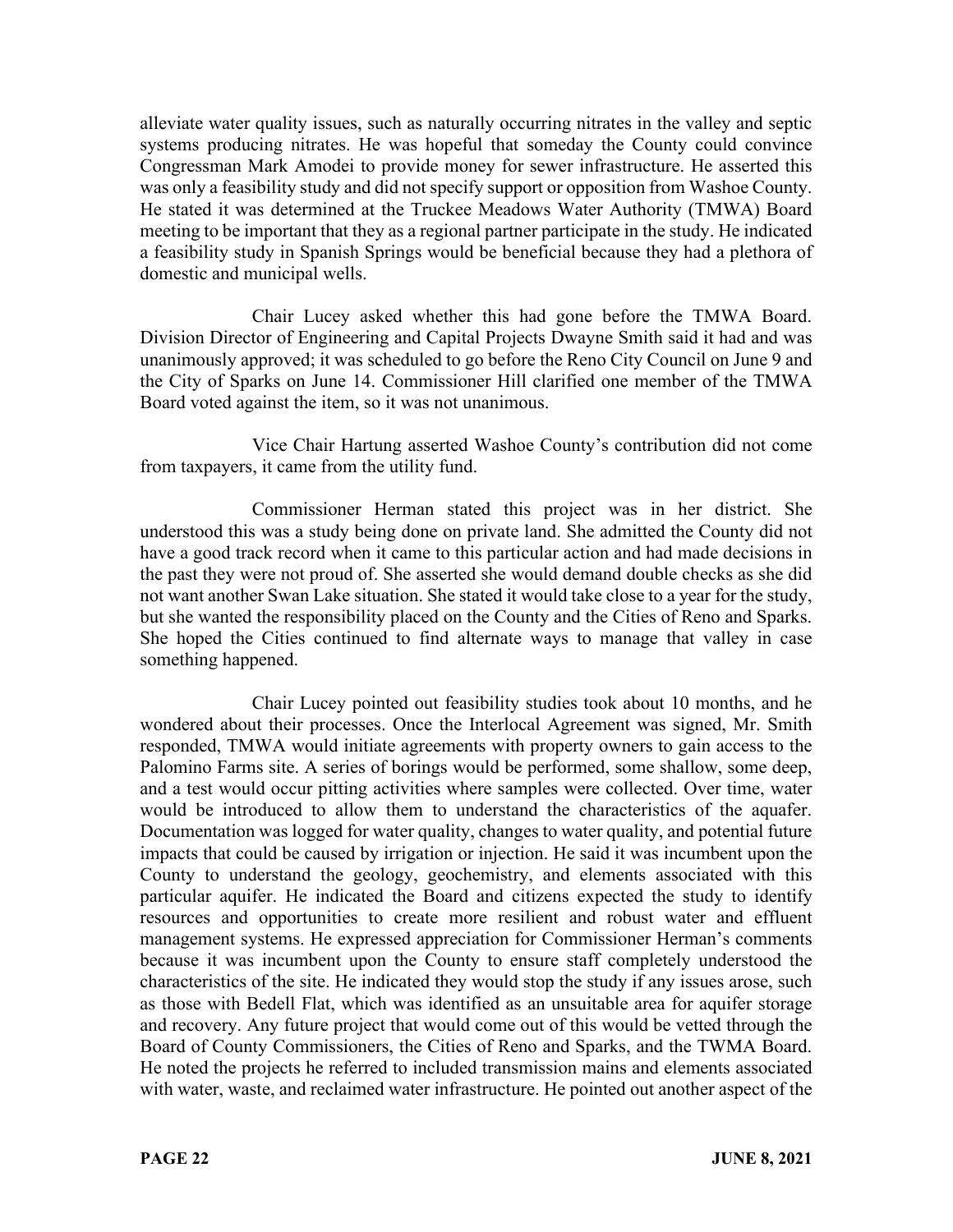interlocal agreement was the joint responsibilities of the parties for public outreach, engagement, and education, for which the County had already compiled a component. He stated the County was sensitive to any type of feasibility studies and what the community expected to be done.

Vice Chair Hartung stated he was not on board with this concept, although he was supportive of feasibility studies being performed in the entire region. He said the Department of Interior did a presentation not long ago for TMWA and one of the things identified was the need for additional storage in the region in the form of reservoirs. Gravity-fed reservoirs were difficult considering the topography of the region. He expected this study would be in conjunction with other studies, and he wanted one performed in Spanish Springs because most basins were overallocated with recharge being very low. He asserted aquifers, such as the one on the Galena Fan, could be brought back without doing harm to the area, and they should be done because they stabilized water levels for residents with domestic wells. As Chair of the TMWA Board, he insisted the studies were performed in multiple places to understand how natural water sources in those basins or adjoining basins could potentially be affected, which was what they found in Bedell Flats when the stored water leaked out.

On the call for public comment, Ms. Maeve Ambrose said she represented the Warm Springs Community Alliance, and she provided documents to the Clerk which were placed on file. She asserted residents were not opposed to the study but that the study area was located within a designated flood zone. She provided specific examples of the results of flooding in 2017, as well as some from impacts from 1986 through 1988. She provided pictures of the flooding and maps to depict the areas of concern, noting flood mitigation was extremely expensive. She expressed concern that Palomino Valley residents did not want to endure the flooding experienced by Lemmon Valley residents.

Ms. Katherine Snedigar asserted Nevada Revised Statute 533.025 stated water, whether above or beneath the surface of the ground, belonged to the public. She alleged there was a restriction within state boundaries on the State's claim of water since the term was exclusive from private property; as such, she believed the County had no right to her well water and would hold them responsible for any damage to it.

Ms. Sue Davis explained she was the general manager of the Ironwood Events Center located on Whisky Springs Road, directly in front of property in question. She spoke about being supportive of the concept of the proposed project but had a few concerns. She spoke about water sampling done on an 800-foot deep well that showed the chemistry of the aquifer changed after a very wet winter, resulting in the need to invest in treating the changed water chemistry due to the ground water recharge. She felt the introduction of the reclaimed effluent to the ground water system could change the chemistry again. She wondered whether funds and resources would be available to make adjustments to the treatment facilities. She asked that an analysis be included in the feasibility study addressing the quality of effluent water with the respect to livestock drinking standards.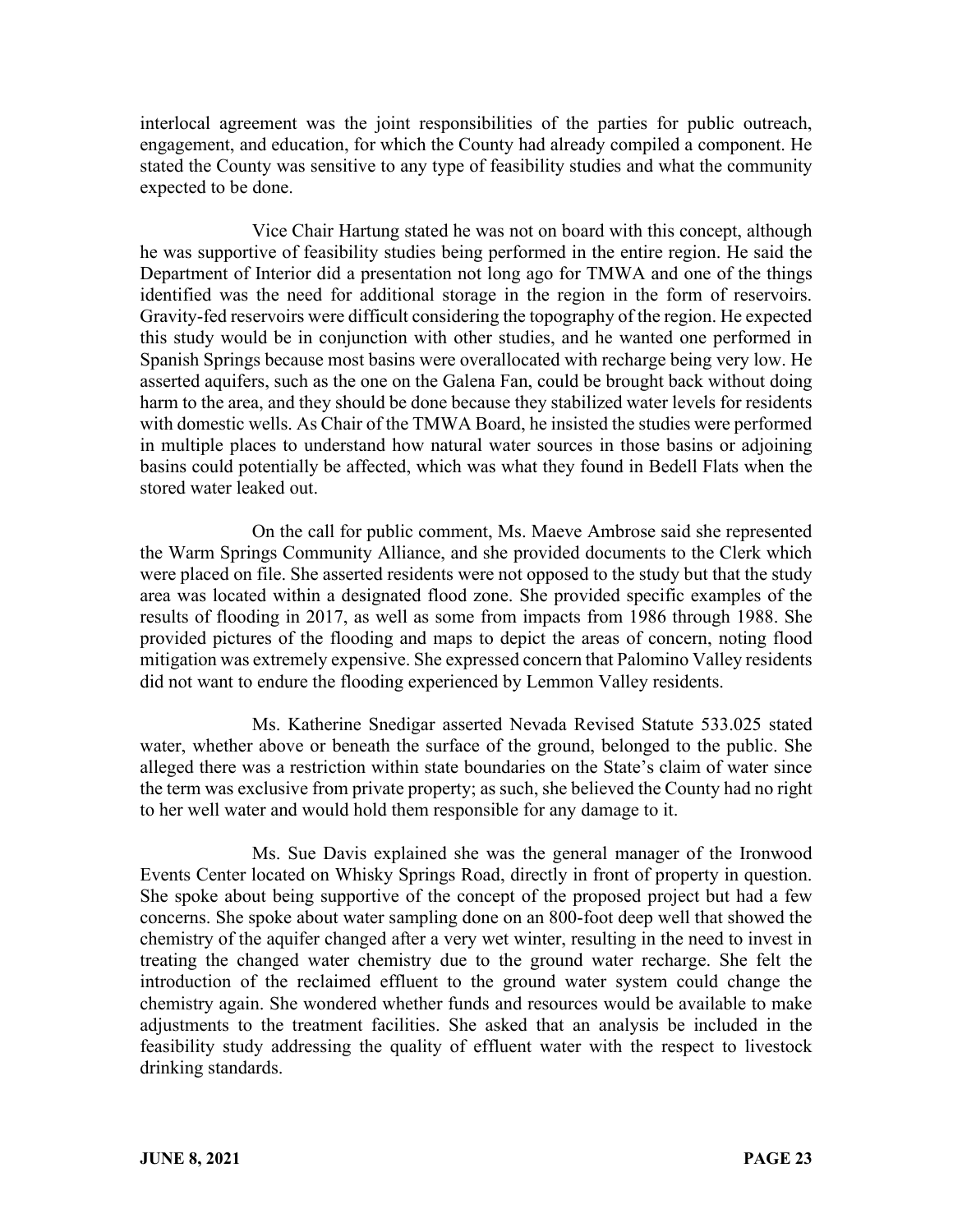Ms. Pamela Roberts was not present when called to speak.

Vice Chair Hartung recalled speaking earlier about the feasibility study and asking Congressman Mark Amodei about funding research through the Nevada Water Innovation Institute at the University of Nevada, Reno that Dr. Krishna Pagilla had been doing. He explained there was no intent to put straight effluent in the ground; it was water treated even more highly than what was being served to people in many places, due to totally dissolved solids and other elements that naturally appeared in the ground water. He was glad the chemistry of water was brought up because it was essential. He stated it was a feasibility study and he wanted to see what the study had to offer.

On motion by Vice Chair Hartung, seconded by Commissioner Hill, which motion duly carried on a 5-0 vote, it was ordered that Agenda Item 12 be approved at a cost not to exceed \$400,000, with the funds not coming from the General Fund. The Interlocal Contract for same is attached hereto and made a part of the minutes thereof.

**21-0460 AGENDA ITEM 29** Update from outside counsel for Washoe County on various opioid litigation related cases and issues including:

> (1) Washoe County v. Teva Pharmaceuticals, et. al., CV20-01142, filed in the Second Judicial District Court;

> (2) the status of other national opioid litigation cases in other jurisdictions; (3) update on a settlement between the State of Nevada and other states with McKinsey and Co.,

> (4) discussion on developments in opioid related bankruptcy filings by opioid companies including Purdue Pharma and

> (5) possible action to direct counsel for Washoe County to cast its vote to approve a bankruptcy plan consistent with other members of the Multi-State Government Entities ("MSGE") in the Purdue Pharma Bankruptcy Case No. 19-23649 filed in the United States Bankruptcy Court Southern District Of New York. The MSGE consists of attorneys representing similarly situated cities and counties who coordinate legal strategies and exchange information about opioid lawsuits. The bankruptcy plan provisions are included in a May 15, 2021 draft entitled "National Opioid Abatement Trust Distribution Procedures" attached to the staff report and which addresses subjects including payouts to claimants such as Washoe County, opioid abatement strategies, approved uses for funds, and state allocation percentages. The draft may change, although no major changes are expected, and counsel is therefore seeking action of the Board to allow them to cast the County's vote to approve the final proposed version of the bankruptcy plan consistent with the other members of the MSGE on or before July 14, 2021. Robert Eglet, Richard Hy, Erica Entsminger, Eglet Adams. District Attorney. (All Commission Districts.)

Assistant District Attorney David Watts-Vial stated the information read by County Manager Eric Brown was correct; however, the staff report was incorrect and outdated. He wanted to continue with the agenda as listed, but there was an update from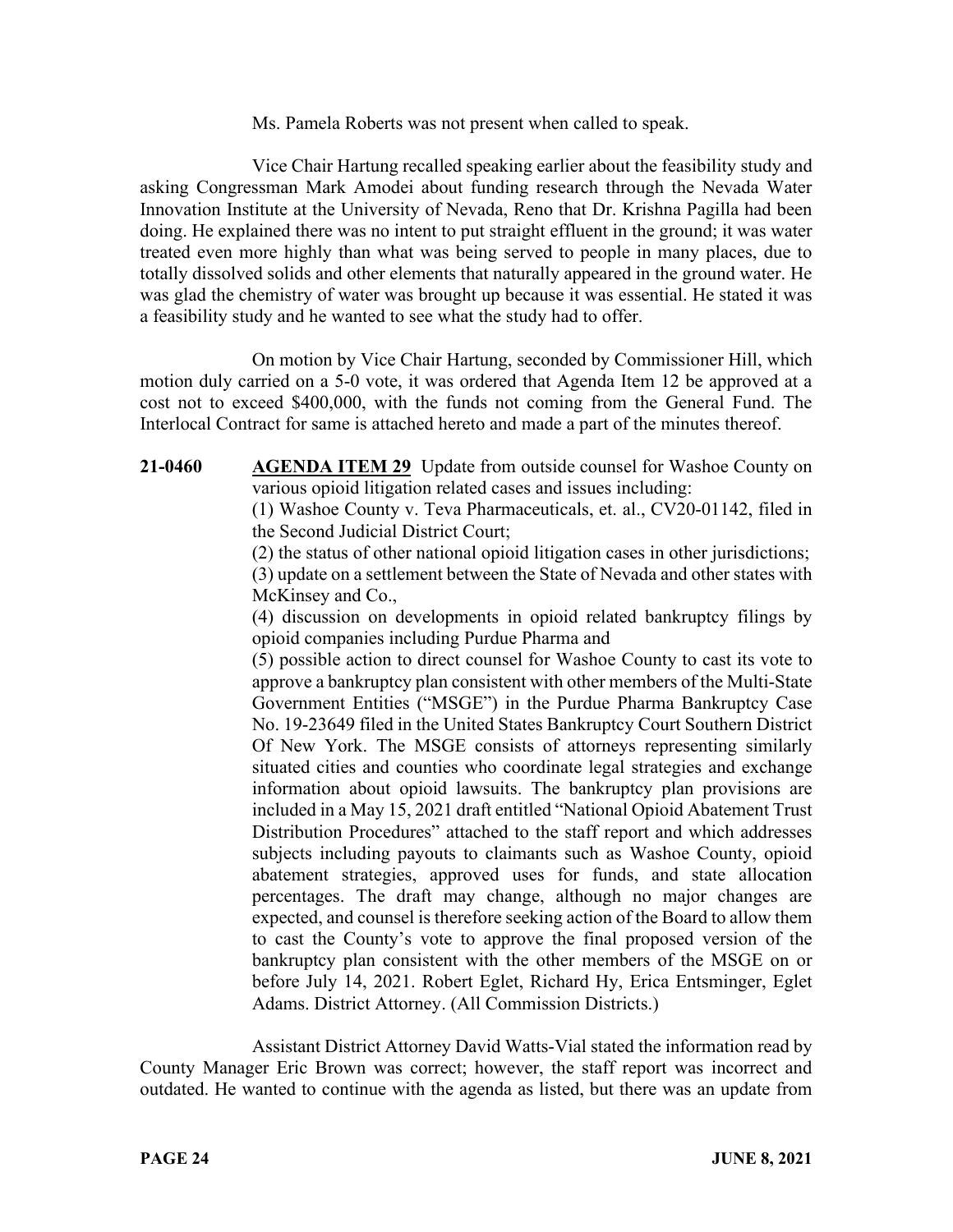outside counsel and a presentation would be made by Mr. Eglet, Mr. Hy, and Ms. Entsminger. The presentation would focus on the opioid cases around the country and the opioid case filed by Washoe County; they would ask for action related to the bankruptcy action at the conclusion of the presentation.

### **12:49 p.m. Commissioner Herman left the meeting.**

Mr. Hy confirmed Washoe County would retain Eglet Adams as outside counsel to file suit against opioid manufactures, distributors, and pharmacies; that suit was currently paused until the Supreme Court reached a decision on an appellant issue. He indicated they did not know when the court would rule on this case, but all briefings had been completed. Once the decision came out, the County's and the Cities' cases in Nevada would continue. Currently they were working with the District Attorney's Office and County staff to collect supporting documents substantiating Washoe County's claims and damages in this case.

Mr. Hy indicated 6,000 cases had been filed in northern Ohio and various negotiations were occurring there, although Nevada was negotiating on its own through Eglet Adams. He stated there were indications that manufacturers and distributors could be close to settling, but that had not yet occurred; he would continue to update the Commissioners as the process moved forward.

Mr. Hy commented a further complication was that three companies in the case, Purdue Pharma, Insys Therapeutics, and Mallinckrodt Pharmaceuticals, had declared bankruptcy. He noted many other companies had not yet declared bankruptcy even though he believed several more would; that would not adversely affect Washoe County's case. A meeting would take place on June 14 between the State Attorney General's Office and the Nevada Association of Counties, along with representatives from Washoe County, to discuss a potential allocation for future settlements related to the opioid litigation. They hoped representatives from Washoe County and other cities and counties participating in the lawsuit would arrive at an agreement equitable to all parties. He explained the Purdue Pharma bankruptcy required an agreement of allocation that cities and counties approved; otherwise, it would default to a model and a trustee would decide how the funds would be allocated, which would not be as favorable to all parties involved. He recommended the Commissioners vote consistent with the Multi-State Government Entities (MSGE) Group to approve the plan based on bankruptcy counsel's recommendation.

Chair Lucey thanked Mr. Hy for the update. He restated outside counsel's recommendation that action be taken on the bankruptcy plan consistent with other members of the MSGE.

There was no response to the call for public comment.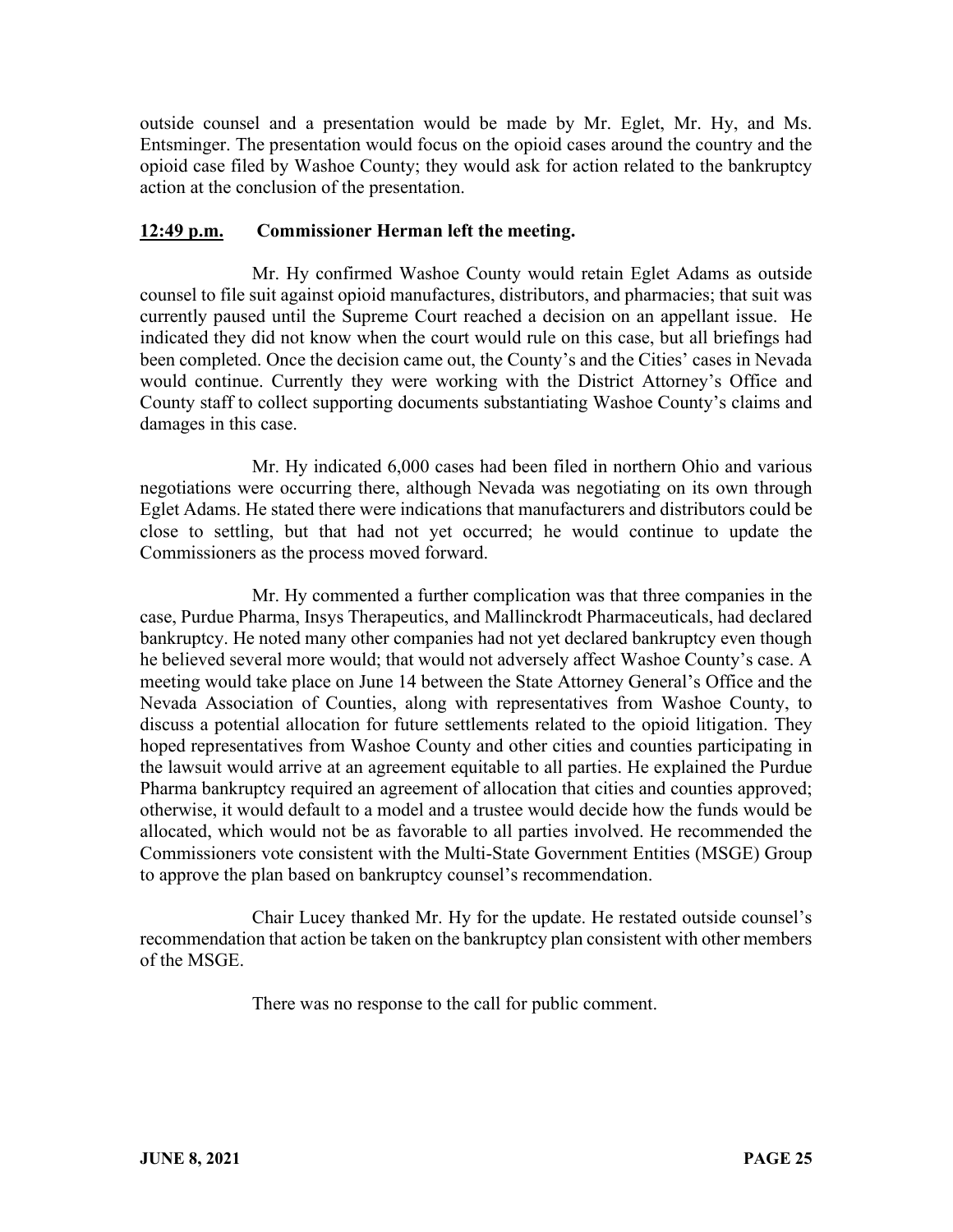On motion by Commissioner Hill, seconded by Vice Chair Hartung, which motion duly carried on a 4-0 vote with Commissioner Herman absent, it was ordered that a bankruptcy plan consistent with other members of the MSGE be approved in the Purdue Pharma bankruptcy case.

**21-0461 AGENDA ITEM 30** Introduction and first reading of an ordinance amending the Washoe County Code at Chapter 110 (Development Code) within Articles 304 and 902 by amending various definitions in order to better define the Continuum of Care Facility use type as a commercial use type; clarify that the application of residential density does not apply to Continuum of Care Facilities; specifically exempt Continuum of Care Facilities from the definition of "dwelling" and "dwelling unit"; and create a definition for Continuum of Care Unit; and other matters necessarily connected therewith and pertaining thereto. And, if introduced, set the public hearing and second reading of the

ordinance for July 13, 2021. Community Services. (All Commission Districts.)

The Chair opened the public hearing by calling on anyone wishing to speak for or against adoption of said ordinance. There being no response, the hearing was closed.

Jan Galassini, County Clerk, read the title for Bill No. 1859.

Vice Chair Hartung spoke about requests for Spanish Springs to have a Continuum of Care facility due to the aging population. He expressed support for this item and knew it would help with the specific land use changes, which was important for Washoe County to recognize.

Bill No. 1859 was introduced by Vice Chair Hartung, and legal notice for final action of adoption was directed.

**21-0462 AGENDA ITEM 31** Public Hearing to hold the second reading and possible adoption of an ordinance amending Ordinance No. 1000 in order to change the boundaries of District No. 24 (Groundwater Remediation); AND, Public Hearing to hold the second reading of an ordinance imposing a fee on the parcels of land in Washoe County, Nevada District No. 24 (Groundwater Remediation) to pay the costs of developing and carrying out a plan for remediation; and other matters relating thereto. Community Services. (All Commission Districts.)

The Chair opened the public hearing by calling on anyone wishing to speak for or against adoption of said ordinance. There being no response, the hearing was closed.

Jan Galassini, County Clerk, read the titles for Ordinance No. 1668, Bill No. 1857, and Ordinance No. 1669, Bill No. 1858.